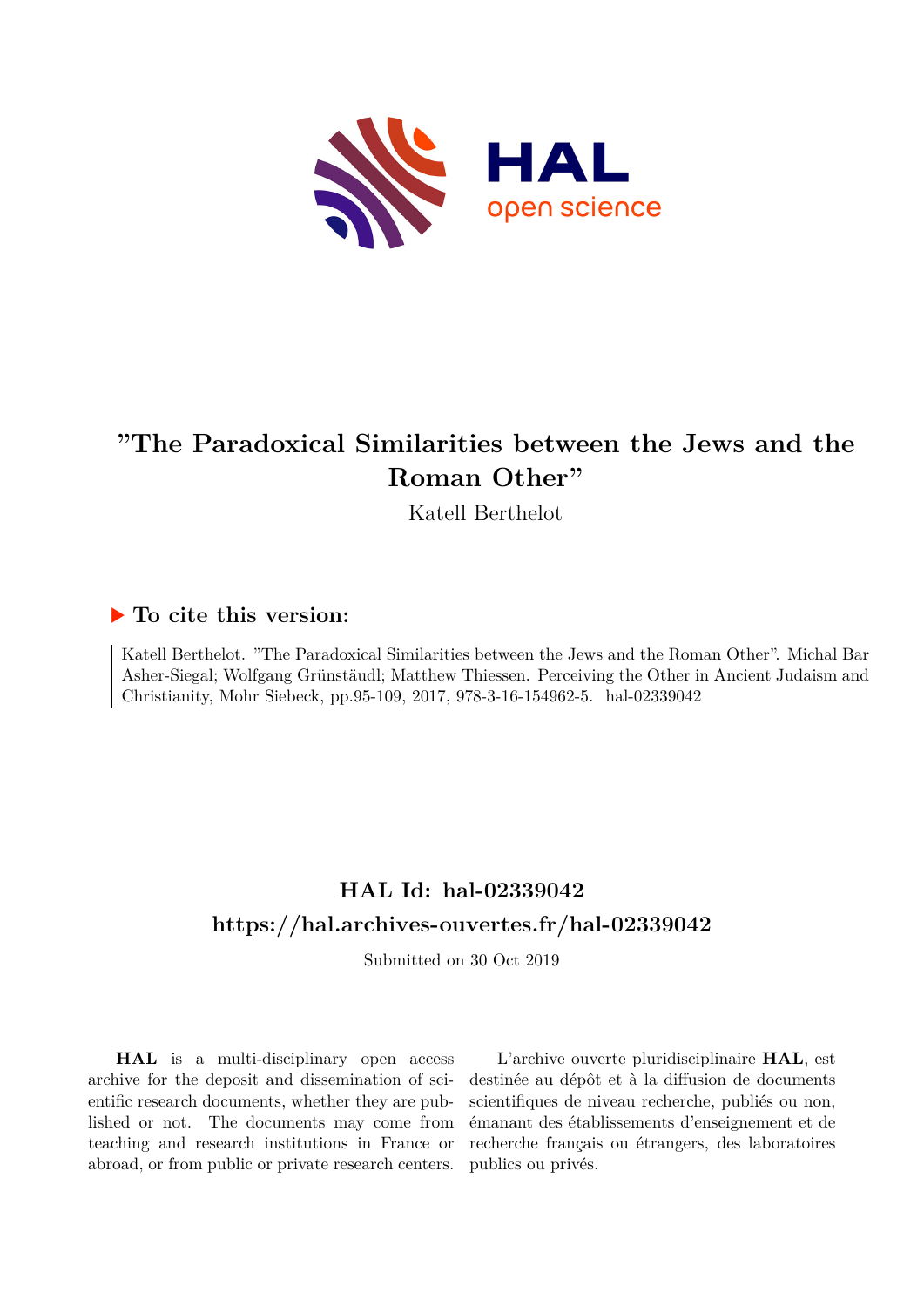# Perceiving the Other in Ancient Judaism and Early Christianity

Edited by Michal Bar-Asher Siegal, Wolfgang Grünstäudl, and Matthew Thiessen

Mohr Siebeck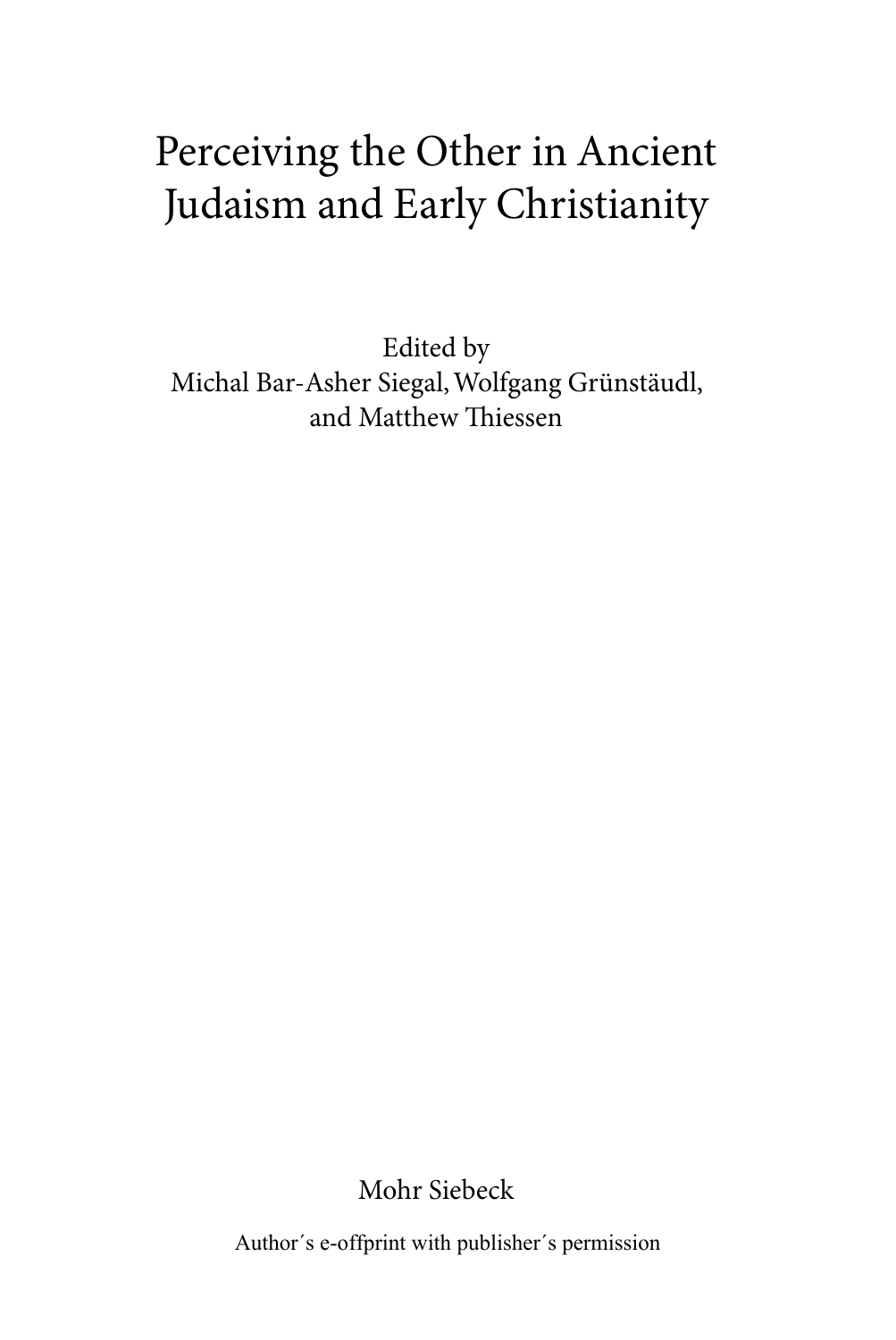Michal Bar-Asher Siegal, born 1979; 2010 PhD in Judaic Studies from Yale University; currently the Rosen Family Career Development Chair in Judaic Studies at The Goldstein-Goren Department of Jewish Thought, Ben-Gurion University of the Negev.

Wolfgang Grünstäudl, born 1977; 2013 PhD in New Testament Studies from University of Regensburg; currently assistant professor of Biblical and Historical Theology at the University of Wuppertal.

Matthew Thiessen, born 1977; 2010 PhD in Religion from Duke University; currently associate professor of Religious Studies at McMaster University.

ISBN 978-3-16-154962-5 ISSN 0512-1604 (Wissenschaftliche Untersuchungen zum Neuen Testament)

Die Deutsche Nationalbibliothek lists this publication in the Deutsche Nationalbibliographie; detailed bibliographic data are available on the Internet at *http://dnb.dnb.de*.

© 2017 by Mohr Siebeck, Tübingen, Germany. www.mohr.de

This book may not be reproduced, in whole or in part, in any form (beyond that permitted by copyright law) without the publisher's written permission. This applies particularly to reproductions, translations, microfilms and storage and processing in electronic systems.

The book was typeset and printed by Laupp & Göbel in Gomaringen, on non-aging paper and bound by Buchbinderei Spinner in Ottersweier.

Printed in Germany.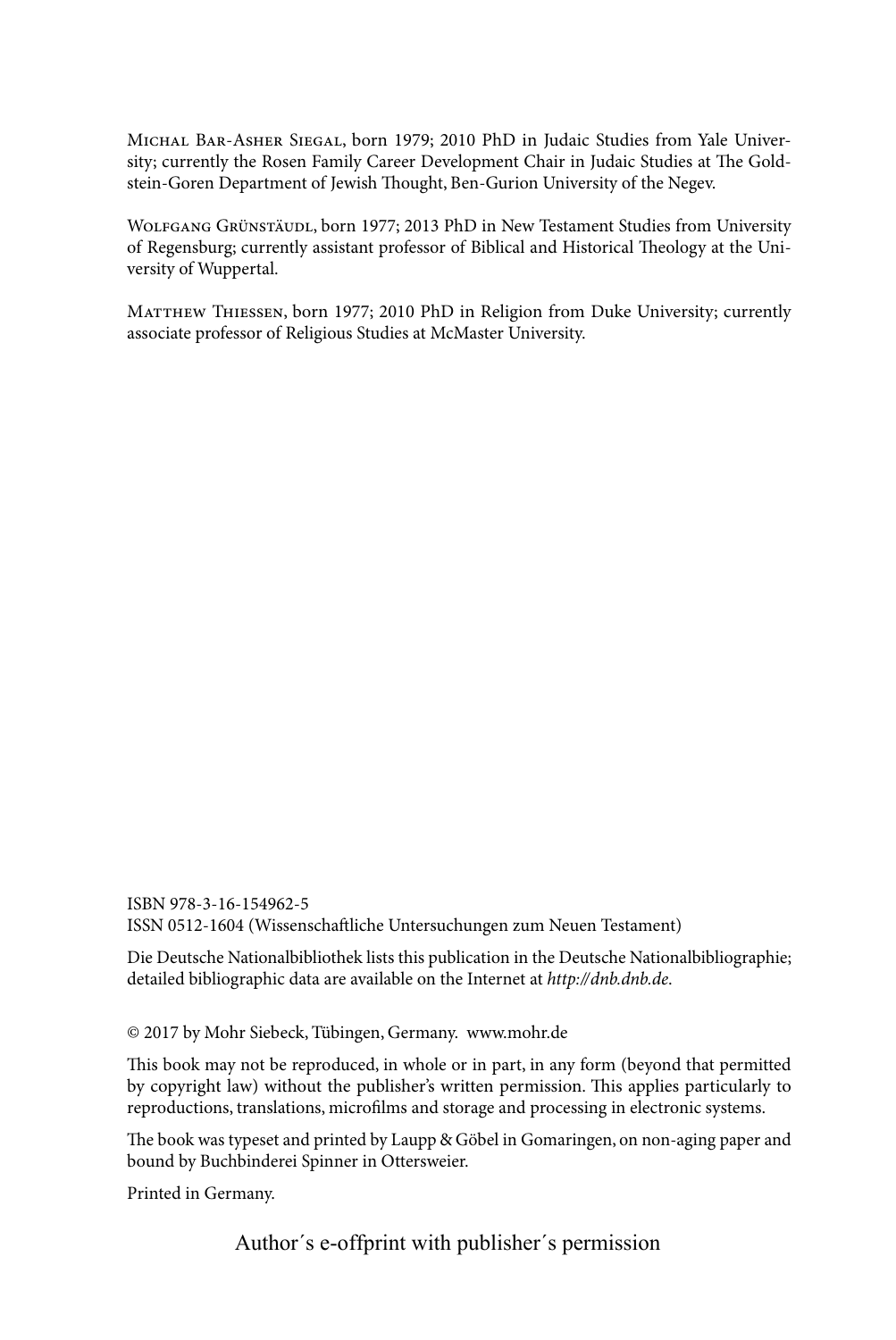## Table of Contents

| Albert I. Baumgarten                                                                                                                                | 1   |
|-----------------------------------------------------------------------------------------------------------------------------------------------------|-----|
| Matthew Thiessen<br>2. Gentiles as Impure Animals in the Writings of Early Christ Followers                                                         | 19  |
| Nathan Eubank<br>3. Damned Disciples: The Permeability of the Boundary<br>between Insiders and Outsiders in Matthew and Paul                        | 33  |
| Tobias Nicklas<br>4. Creating the Other: The "Jews" in the Gospel of John:                                                                          | 49  |
| Wolfgang Grünstäudl<br>5. Instant Polemics: Use and Reuse of Charges against Others                                                                 | 67  |
| Patricia A. Duncan<br>6. The Case for Tolerance in the Early Christian (Pseudo-Clementine)                                                          | 83  |
| Katell Berthelot<br>7. The Paradoxical Similarities between the Jews and the Roman Other                                                            | 95  |
| Isaiah M. Gafni<br>8. Various "Others" in Rabbinic Literature: Between Babylonia                                                                    | 111 |
| Haim Weiss<br>9. The Bodily Images of Shimon Bar Kosibah in Rabbinic Literature                                                                     | 121 |
| Michal Bar-Asher Siegal<br>10. "The Best of Them Is like a Brier": On b. 'Eruvin 101a<br>and the Jewish-Christian Dialogue in the Babylonian Talmud | 131 |
| Christine Hayes<br>11. The Complicated Goy in Classical Rabbinic Sources                                                                            | 147 |
|                                                                                                                                                     |     |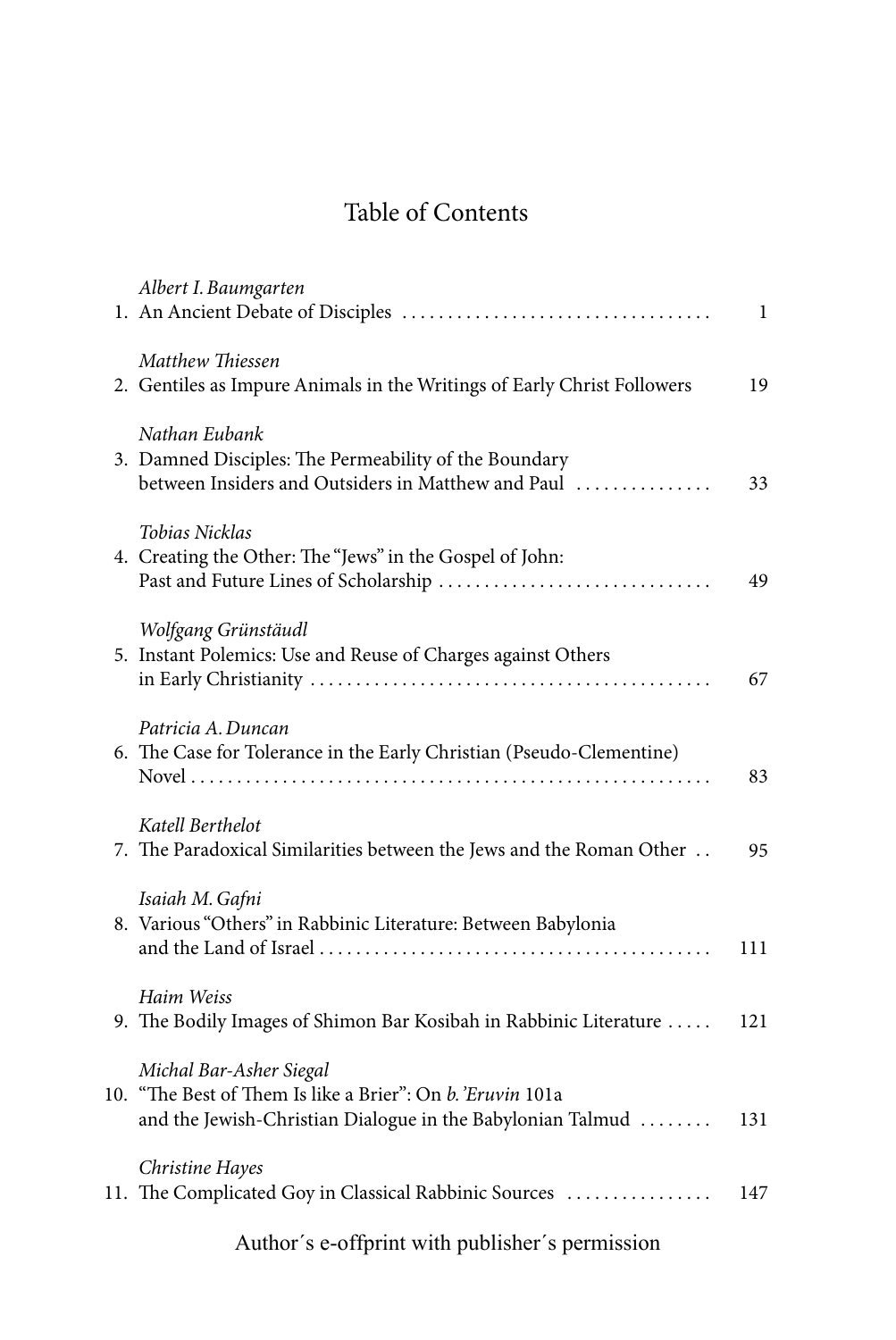#### *Table of Contents*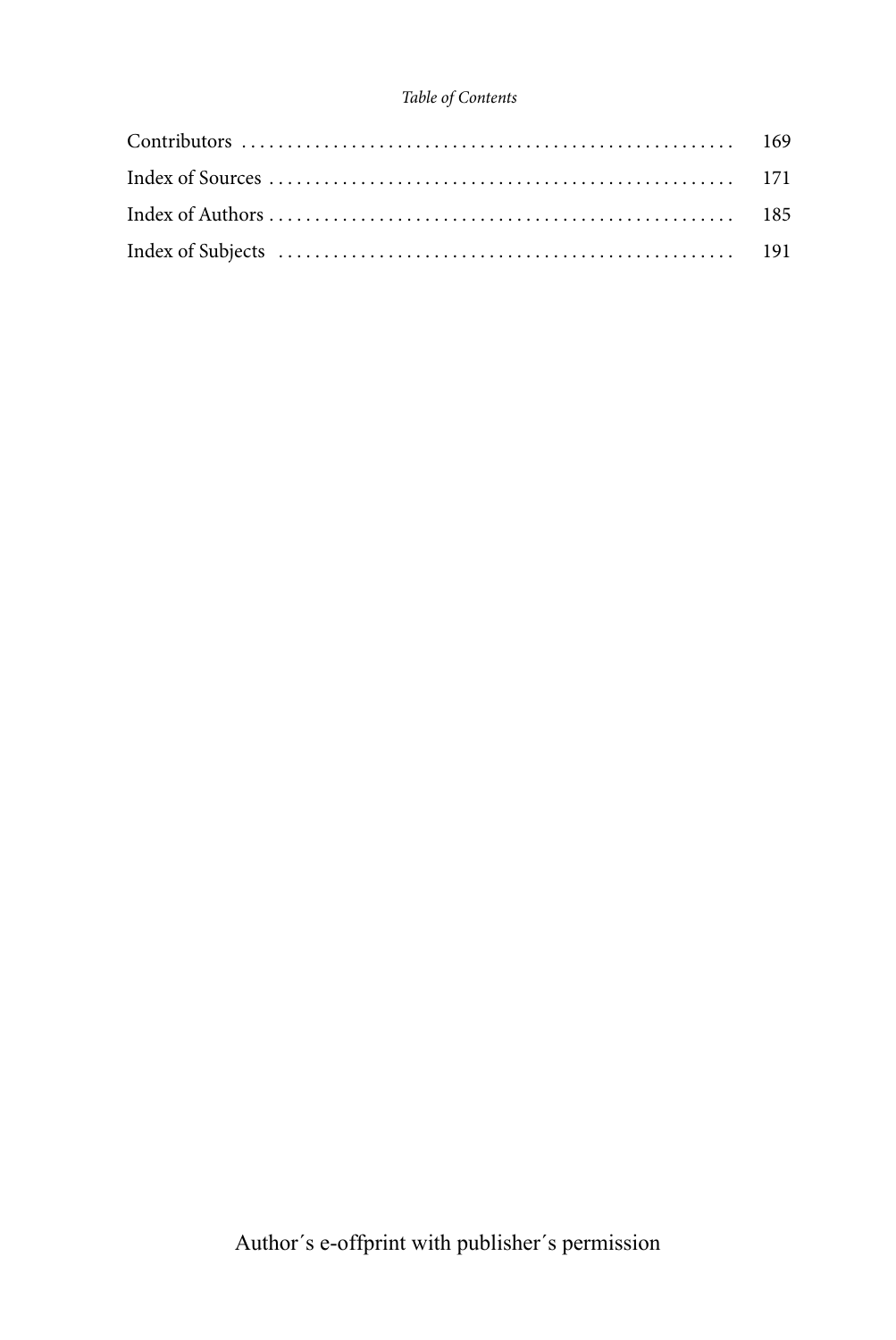### The Paradoxical Similarities between the Jews and the Roman Other

*Katell Berthelot* CNRS/Aix-Marseille University1

The question raised in this essay is both simple and intricate: in which way(s) was the Roman "other" perceived as a different "other" than previous enemies of Israel known from Jewish scriptures and from the Second Temple period, such as the Philistines, Edomites, Babylonians, and the Greeks? In particular, what made the Roman Empire different from other empires which had once subjugated Israel?<sup>2</sup>

To answer this question, I focus on rabbinic evidence from the Land of Israel, starting with a few remarks on the well-known identification of Rome with Esau or Edom, before examining the wider historical context in which the violent interactions between the Romans and the Jews took place. I argue that the Roman Empire did in fact represent a unique challenge for the Jews due to the similarities in how Romans and Jews each conceived of themselves as a people with a divine calling and a universal mission, and that this challenge became all the more problematic in the face of repeated Jewish defeats at the hands of Rome in the first two centuries ce.

Esau/Edom: Christian Rome or Pagan Rome?

The identification of Rome with Esau, Jacob's twin brother, found repeatedly in rabbinic literature, is based on a paradoxical choice. If one was looking for a biblical character or a people exemplifying the arch-enemy of Israel, why not identify Rome with Babylon, another city representing an empire that destroyed Israel's Temple?<sup>3</sup> Why

 $1$  This research has been funded by the European Research Council (ERC) under the European Union's Seventh Framework Program (FP/2007–2013)/ERC Grant Agreement no.614 424. It has been conducted within the framework of the ERC project JUDAISM AND ROME, under the auspices of the Centre National pour la Recherche Scientifique (CNRS) and Aix-Marseille University, UMR 7297 TDMAM (Aix-en-Provence, France).

I wish to thank the participants of the conference on "Perceiving the Other: Ancient and Modern Interactions with Outsiders" at Ben-Gurion University for the helpful discussion of the paper

 $2$  For a survey of the encounters between Israel and different empires, see, for example, Leo G. Perdue and Warren Carter, *Israel and Empire: A Postcolonial History of Israel and Early Judaism*, ed.

<sup>&</sup>lt;sup>3</sup> This is, in fact, the case in Jewish apocalypses, such as  $4 \text{~E}$ zra and  $2 \text{~B}$ aruch. See, for example, Kenneth R. Jones, *Jewish Reactions to the Destruction of Jerusalem in A.D. 70: Apocalypses and Related Pseudepigrapha*, JSJSup 151 (Leiden: Brill, 2011). On the various representations of Rome in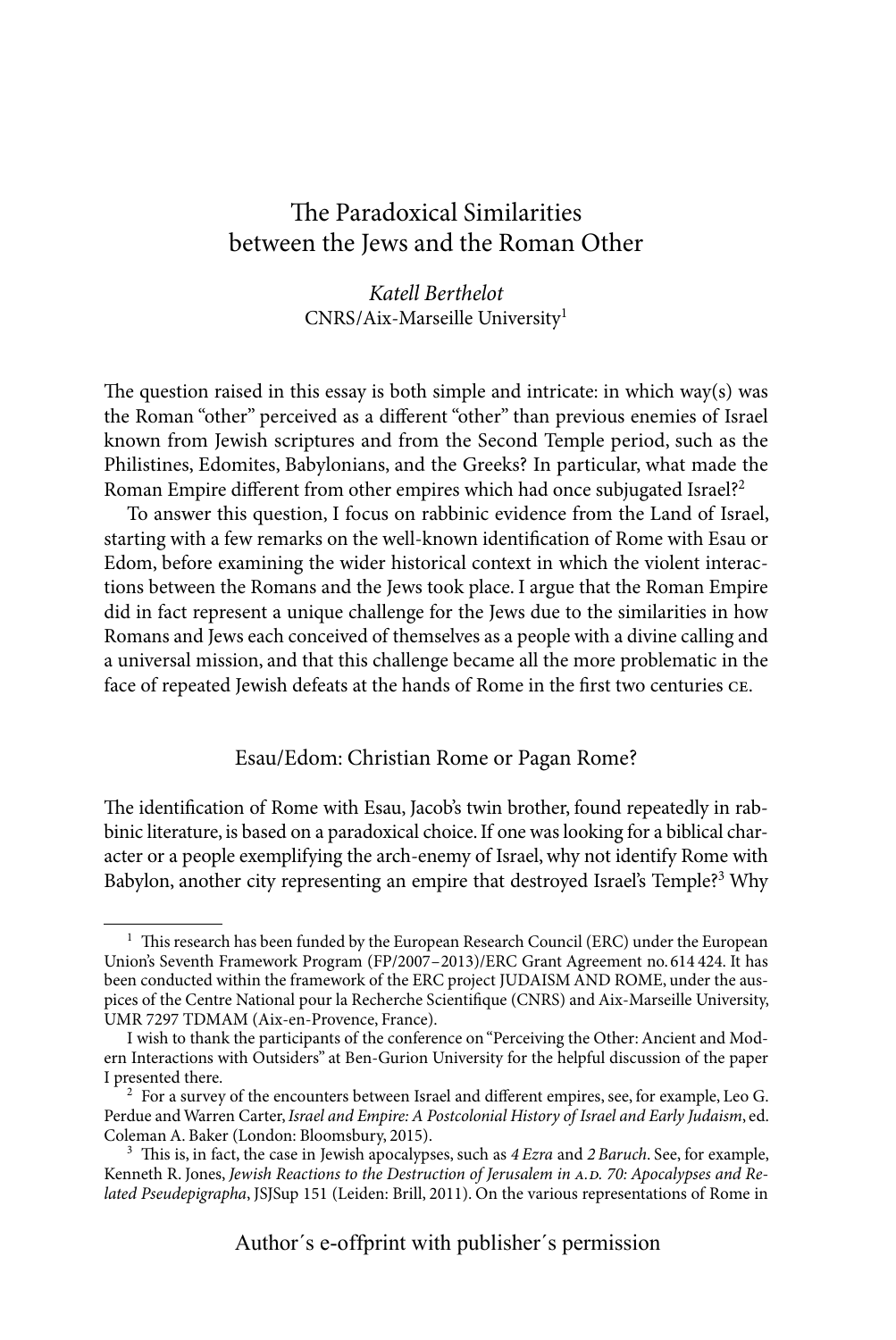not choose to identify Rome with Amalek, who was a descendant of Esau? The rabbis, however, mainly chose to identify Rome with Esau himself, Israel's twin brother.

As Carol Bakhos correctly emphasizes, the reference to Esau in rabbinic literature serves different purposes. Esau may in some cases represent an ultimate "other" with no particular historical background, so that not all references to Esau or Edom are to be read in connection with Rome.<sup>4</sup> Many, however, can be shown to be closely linked to Rome.

The identification of Rome with Esau/Edom has been explained in reference to King Herod, who was a client king of Rome and whose ancestors were Idumeans, or Edomites, as the Idumeans were considered the descendants of the Edomites.<sup>5</sup> This explanation, however, is not particularly convincing, especially in light of Josephus's account in *The Jewish War*, according to which the Idumeans, who were integrated into Judea by Hyrcanus I at the end of the second century bce, fought alongside the Judeans and against the Romans to protect the Jerusalem Temple during the war of 66–70.6 This remarkable display of patriotic loyalty could hardly have been forgotten by the rabbis, at least not in the late first and second centuries ce.

Several scholars have proposed a different explanation based on the prophecies of Edom's doom, which are numerous in the Bible.<sup>7</sup> Moreover, Gerson Cohen has emphasized the particular relevance of the passages concerning the Edomites in the Lamentations of Jeremiah in connection with the destruction of the First Temple in order to understand the identification of Rome with Edom following the destruction of the Second Temple.<sup>8</sup>

<sup>6</sup> See Flavius Josephus, *War* 4.224, 229, 566–576; 5.248–249; 6.378–383; Alan Appelbaum, "'The Idumaeans' in Josephus' *The Jewish War*," *JSJ* 40 (2009): 1–22; Israel Ronen, "Formation of Jewish Nationalism Among the Idumeans," Appendix B in *Jews, Idumaeans, and Ancient Arabs: Relations of the Jews in Eretz-Israel with the Nations of the Frontier and the Desert during the Hellenistic and Roman Era (332 bce–70 ce*), by Aryeh Kasher, TSAJ 18 (Tübingen: Mohr Siebeck, 1988),

 $<sup>7</sup>$  See in particular the Book of Obadiah, which, with 21 verses, is very short but is directed</sup> exclusively at Edom. See also Gerson D. Cohen, "Esau as Symbol in Early Medieval Thought," in *Jewish Medieval and Renaissance Studies*, ed. Alexander Altmann (Cambridge: Harvard University Press, 1967), 19–48, esp. 24–25; Mireille Hadas-Lebel, "Jacob et Esaü ou Israël et Rome dans le Talmud et le Midrash," *RHR* 201 (1984): 369–92, esp. 377–78. <sup>8</sup> Cohen, "Esau as Symbol."

Jewish writings, see Nicolas de Lange, "Jewish Attitudes to the Roman Empire," in *Imperialism in*  the Ancient World, ed. P. Garnsey and C. R. Whittaker (Cambridge: Cambridge University Press, 1978), 255-81; Mireille Hadas-Lebel, Jérusalem contre Rome (Paris: Cerf, 1990), 433.

<sup>1978), 255–81;</sup> Mireille Hadas-Lebel, *Jérusalem contre Rome* (Paris: Cerf, 1990), 433. <sup>4</sup> Carol Bakhos, "Figuring (out) Esau: The Rabbis and Their Others," *JJS* 58 (2007): 250–62. See also Friedrich Avemarie, "Esaus Hände, Jakobs Stimme: Edom als Sinnbild Roms in der frühen rabbinischen Literatur," in *Die Heiden: Juden, Christen und das Problem des Fremden*, ed. Reinhard<br>Feldmeier, WUNT 70 (Tübingen: Mohr Siebeck, 1994), 177-208.

<sup>&</sup>lt;sup>5</sup> See Louis Ginzberg, *The Legends of the Jews*, 5 vols. (Philadelphia: Jewish Publication Society, 1968), 5:272, n.19: "The use of the name Edom, Seir, Esau, and similar ones, to describe Rome is very old, and was probably coined at the time of Herod, whose designation 'the Idumean' was applied to his masters, the Romans." This hypothesis, however, has been rejected by almost all scholars working on this topic during the last half century, one notable exception being Irit Aminoff, "The Figures of Esau and the Kingdom of Edom in Palestinian Midrashic-Talmudic Literature in the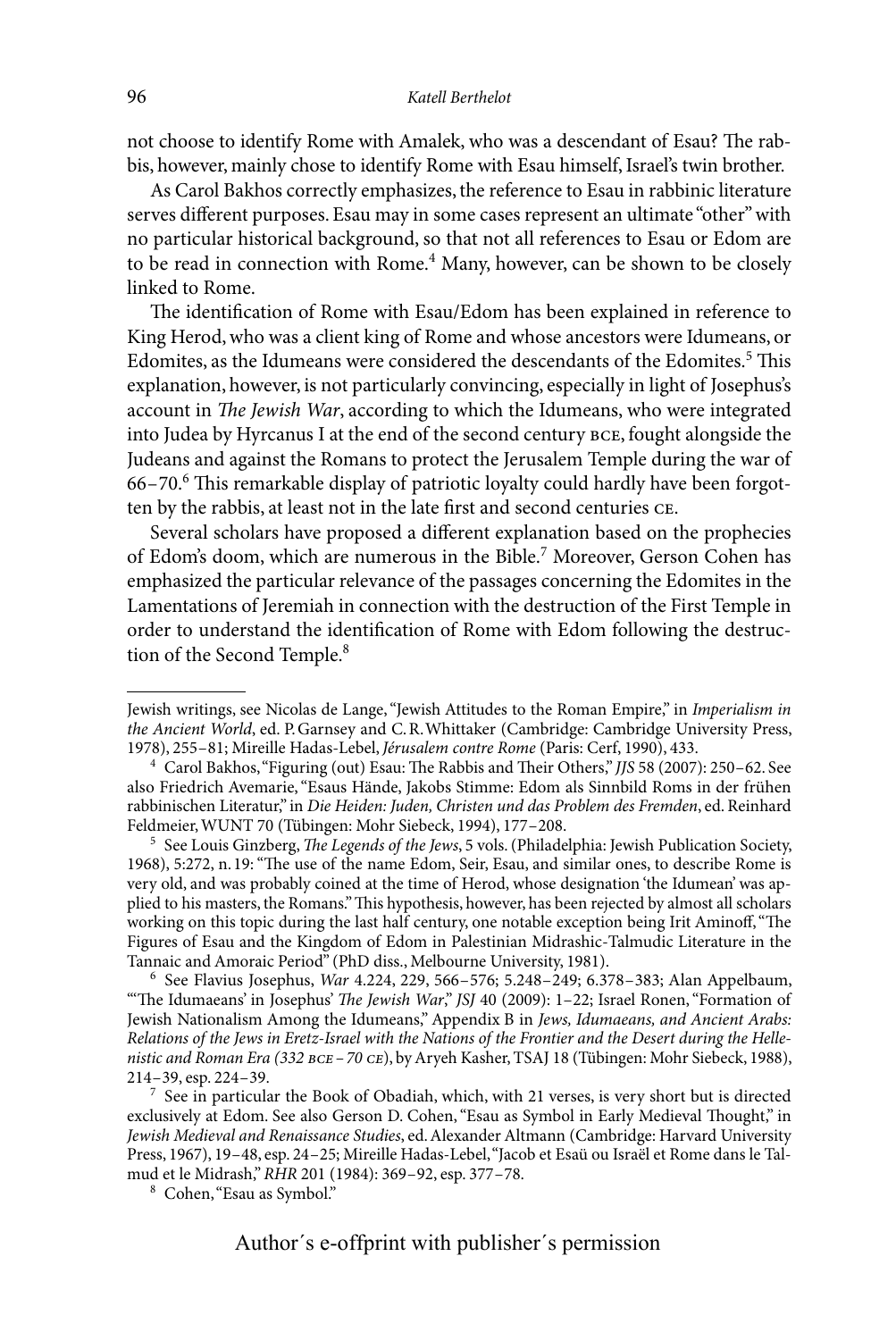The explanation put forward by Jacob Neusner differs from earlier theories, because he claims that, prior to the fourth century, Rome was just a place and an empire among others, with no particular significance for the rabbis: "To invoke a modern category, Rome stood for a perfectly secular matter: a place, where things happened. Rome in no way symbolized anything beyond itself."<sup>9</sup> According to Neusner, the identification of Rome with Esau was a late phenomenon, closely linked to the Christianization of the empire, because "Christian Rome posed a threat without precedent."10 In rabbinic literature, Esau or Edom would thus refer to a Christian Rome, and ultimately to Christianity itself.

Some scholars disagree with Neusner and claim that the identification of Rome with Esau/Edom occurred well before the fourth century ce. Israel Yuval, for instance, dates the identification to the first half of the second century  $CE$ .<sup>11</sup> Neusner's theory has also been challenged by Adiel Schremer, who, in his book *Brothers Estranged*, argues that "Constantine's conversion and the resulting Christianization of the Roman Empire were, from the rabbinic point of view, of relatively little significance." According to Schremer, the link between Edom and Rome can already be found in Tannaitic literature.<sup>12</sup>

The main problem with the identification of Rome with Esau/Edom in rabbinic sources is methodological: the *rabbis* who actually identify Rome with Edom date back at least to the third generation of Tannaim in the second century ce. However, the earliest *sources* in which the sayings of these rabbis are mentioned, the Jerusalem Talmud and *Genesis Rabbah*, date from the fourth or fifth century ce. During the fourth and fifth centuries ce, Rome progressively became Christian. Therefore, some scholars who, like Neusner, disregard the identification of the rabbi to whom a particular saying is attributed and focus on the date of the last redaction of the work as a whole, argue that one should not interpret Edom or Esau as referring to

<sup>&</sup>lt;sup>9</sup> Jacob Neusner, *Judaism in the Matrix of Christianity* (Philadelphia: Fortress, 1996), 77.<br><sup>10</sup> Neusner, *Judaism in the Matrix*, 78.<br><sup>11</sup> See Israel J. Yuval, *Two Nations in Your Womb: Perceptions of Jews and Christ tiquity and the Middle Ages*, trans. Barbara Harshav and Jonathan Chipman (Berkeley: University of California Press, 2006), 10–11. His main reference is to *y. Ta'anit* 4.8, 68d, which builds upon Num 24:17–19, an oracle pertaining to the Messiah: "I shall see him, but not now: I shall behold him, but not nigh: there shall come a Star out of Jacob, and a Scepter shall rise out of Israel, and shall smite the corners of Moab, and destroy all the children of Seth. And Edom shall be a possession, Seir also shall be a possession for his enemies; and Israel shall do valiantly. Out of Jacob shall come he that shall have dominion, and shall destroy him that remains of the city." During the revolt of 132–135 ce, this prophecy seems to have been applied to Bar Kokhba and, as a consequence, Edom in Num 24:18 was meant to refer to Rome. This interpretation may have been strengthened by the reference to the city (*'ir*) at the end of Num 24:19, which could be interpreted as referring to the *Urbs*. Yuval actually follows Gerson Cohen's article published in 1969, and Cohen himself refers to George Foot Moore's *Judaism in the First Centuries of the Christian Era, the Age of the Tannaim*, 3 vols. (New York: Schocken Books, 1971), 2:116, 329.

<sup>12</sup> Adiel Schremer, *Brothers Estranged: Heresy, Christianity, and Jewish Identity in Late Antiquity* (New York: Oxford University Press, 2010), 22 (for the quotation). See ibid., 131–34 and 227 n.61 for early examples of the identification of Rome with Edom, and Chapter 6 for his analysis of the impact of the empire's Christianization.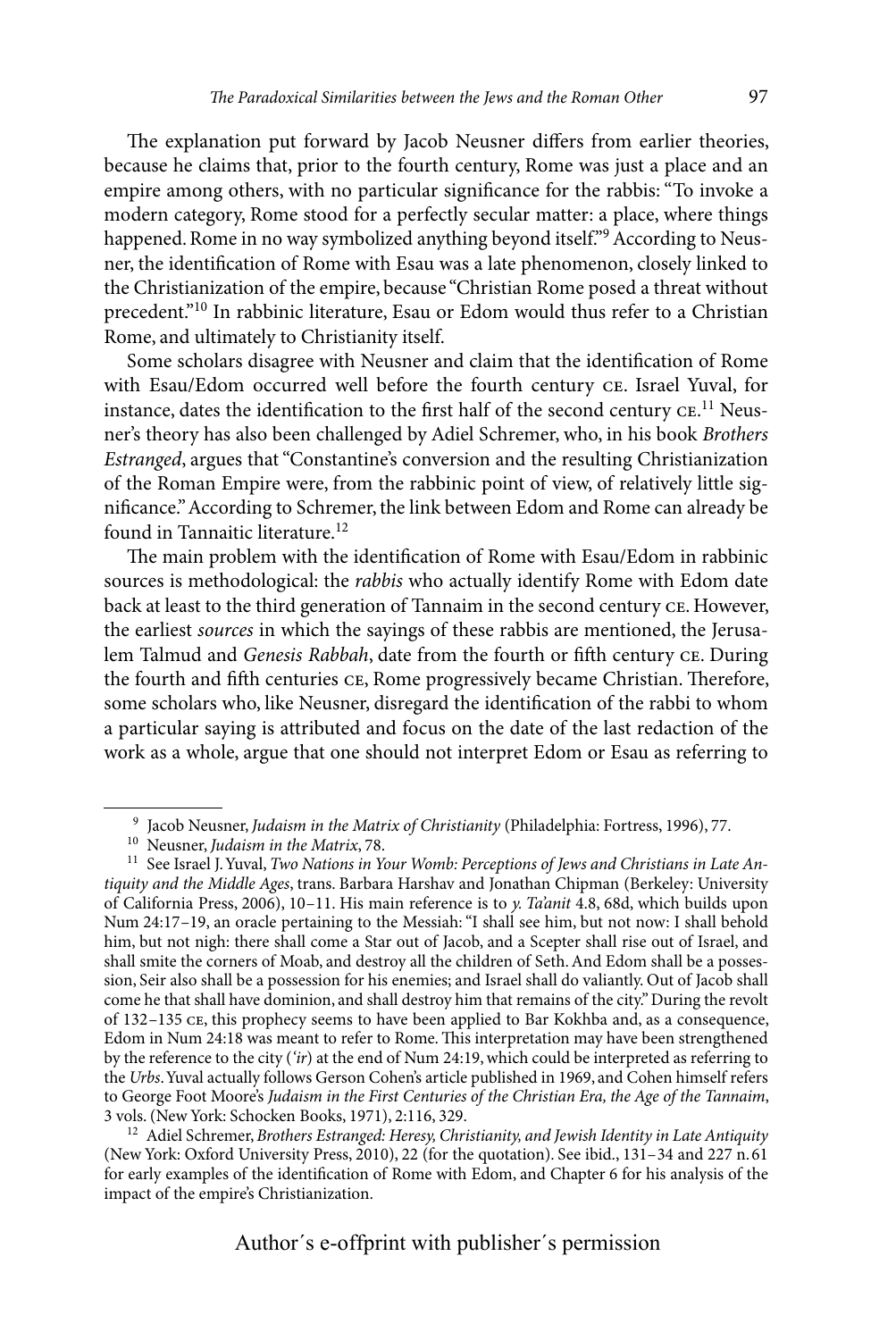the Roman Empire during the second or third century ce, but rather to the Christian Roman Empire, or to Christianity itself.

In this debate, I tend to side with those who want to balance Neusner's approach by considering the attribution of a saying to a particular rabbi while acknowledging that, of course, this must be done critically.13 Moreover, some ancient sources, including Tannaitic texts and not merely Tannaitic figures, while admittedly more allusive than later sources, tend to corroborate the view that Rome was identified with Esau or Edom from at least the third century  $ce$  onward, and perhaps already during the first century  $CE.^{14}$ 

*Sifre Deuteronomy* § 343, which comments upon Deut 33:2, needs to be taken into account in this regard.15 The biblical verse states: "And he said, YHWH came from Sinai, and rose up from Seir unto them; he shined forth from Mount Paran, and he came with ten thousands of saints: from his right hand went a fiery law for them" (trans. NRSV). The midrashic interpretation is as follows:

*And he said, YHWH came from Sinai.* When the Holy One Blessed be He revealed himself to give the Torah to Israel, He did not reveal himself in one language only, but in four languages. *And he said, YHWH came from Sinai.* This is the Hebrew language. *He rose up from Seir unto them.* This is the Roman language [i. e., Latin]. *He shined forth from Mount Paran.* This is the Arabic language. *He came with ten thousands of saints.* This is the Aramaic language.16

The passage from Deuteronomy deals with the revelation of the Torah, described as "a fiery law," at Sinai. Yet, strangely enough, in addition to Sinai, the biblical verse mentions two other places, Seir and Paran. In the Bible, Mount Seir is consistently associated with Esau and Edom, whereas Mount Paran is the territory of Ishmael, later considered the ancestor of the Arabs. This gives rise to the proposition that the biblical verse alludes to the possibility that God revealed the Torah in Arabic.17 Now, in the

<sup>13</sup> See, in particular, Seth Schwartz (*Imperialism and Jewish Society, 200 b.c.e. to 640 c.e.* [Princeton: Princeton University Press, 2001], 8), who aptly writes: "To insist on questioning the accuracy of 'attributions' in rabbinic literature [...] on the grounds that later rabbis and/or the editors of the documents had some motivation to falsify them, and may in any case simply have misremembered, is salutary. But to conclude that we must assume the falsity of attributions, that therefore(?) the documents are essentially pseudepigraphic and can be assumed to provide evidence only for the interests of their redactors, is in fact no longer a skeptical but a positivist position and is less plausible than the one it replaced." See also Christine E. Hayes, "Halakhah le-Moshe mi-Sinai in Rabbinic Sources: A Methodological Case Study," in *The Synoptic Problem in Rabbinic* 

<sup>&</sup>lt;sup>14</sup> A passage from *4 Ezra* is particularly interesting in this respect (see *4 Ezra* 6.7–10). The interpretation of the passage is disputed, but it is very probable that, in this context, Esau represents the Roman Empire, to which the kingdom of Israel shall succeed. See Michael Stone, *Fourth Ezra:* 

<sup>&</sup>lt;sup>15</sup> Another Tannaitic text that corroborates the idea that Rome was identified with Edom already during the Tannaitic period is *Mekhilta de-Rabbi Ishmael*, *Pisha* (Bo) 14 (ed. Horovitz-Rabin, 52), which refers to the exile to Edom as the last exile in the history of Israel. I thank Yael Wilfand

<sup>&</sup>lt;sup>16</sup> Author's translation, based on the edition of Louis Finkelstein, *Sifre on Deuteronomy* (New York: The Jewish Theological Seminary of America, 2001 [first edition 1939]), 395.

<sup>&</sup>lt;sup>17</sup> On Seir and Esau/Edom, see Gen 32:3; 33:14, 16; 36:8–9; Num 24:18; Deut 2:4; etc. On Paran and Ishmael, see Gen 21:21. On Arabs as descendants of Ishmael already during the Second Temple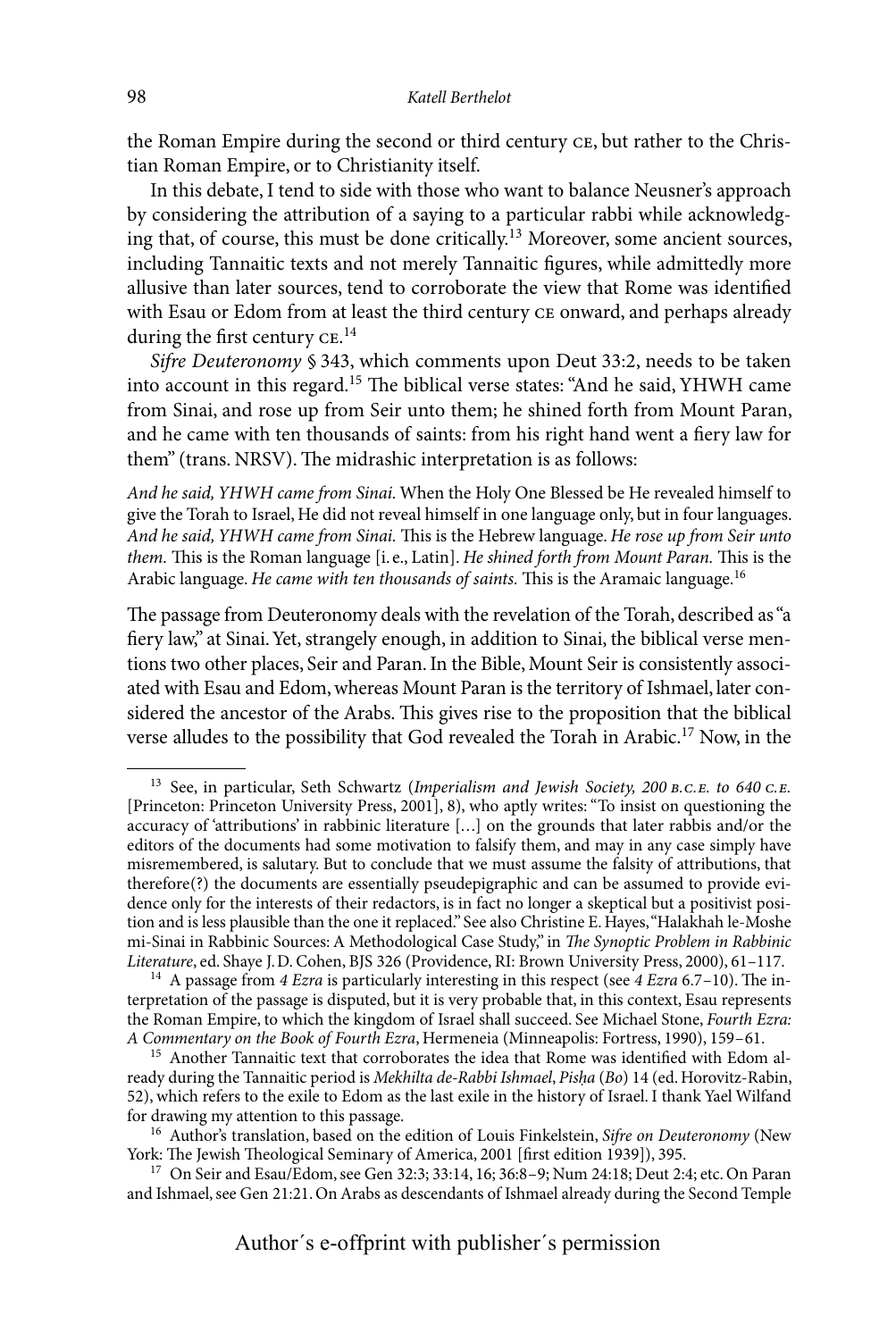case of Seir, in order to make sense of the association between Seir, Esau, and Edom on the one hand, and the Roman language on the other, one must presuppose the identification of Edom with Rome. This is the only interpretation that can explain the text. Moreover, a subsequent passage in *Sifre Deuteronomy* § 343 alludes to a future vengeance of God against Seir/Edom, which in this case can only designate Rome.<sup>18</sup>

Since the final redaction of S*ifre Deuteronomy* is dated from the third century ce, this passage represents a clear example showing that the identification of the Roman Empire with Esau or Edom predates the Christianization of the empire. Hence the question: if the identification of Rome with Esau/Edom was not originally based on the rivalry between Jews and Christians, what prompted Jews to identify the Roman Empire with Israel's twin brother?

#### The Similarity of the Roman Other

#### *An Encounter between Two Peoples*

Beyond "Rome," there was a city and there was a people. From the point of view of many Romans, the city, the *Urbs*, was meant to grow and progressively include the entire world, the *orbs* or *orbis*, into its *imperium*. As Ovid explained, "The land of other nations has a fixed boundary, [whereas] the territory of Rome is identical to that of the City and that of the world (*Romanae spatium est Urbis et orbis idem*)" (*Fasti* 2.684).19

Similarly, according to biblical and Jewish representations, the destiny of Israel was also closely associated with that of a city, Jerusalem, toward which all peoples were expected to gather and congregate at the end of times in order to offer their tribute to the God of Israel.<sup>20</sup> From the Jewish perspective, it was Jerusalem that was the center of the earth, *tabur ha-aretz* or *omphalos tēs gēs*. 21 During the Second Temple period, Jerusalem was conceived of as a temple city with a universal dimension and a universal vocation. When the Jews encountered the Romans, they were to a certain extent confronted with a city with a rival claim to universalism.

Moreover, beyond the city of Rome, there was also a people. An obvious, but generally overlooked, element of the answer to the question "What prompted Jews to identify the Roman Empire with Israel's twin brother?" lies in the fact that for

period, see Israel Eph'al, "Ishmael and 'Arab(s)': A Transformation of Ethnological Terms," *JNES* 35 (1976): 225–31; Fergus Millar, "Hagar, Ishmael, Josephus and the Origins of Islam," *JJS* 44 (1993): 23–45; Erich S. Gruen, "Kinship Relations and Jewish Identity," in *Jewish Identities in Antiquity: Studies in Memory of Menahem Stern*, ed. Lee I. Levine and Daniel R. Schwartz, TSAJ 130 (Tübin-

<sup>&</sup>lt;sup>18</sup> See Finkelstein, *Sifre on Deuteronomy*, 397.<br><sup>19</sup> Author's translation.<br><sup>20</sup> See, for example, Isaiah 60.<br><sup>21</sup> See Ezek 38:12, *Jub.* 8.19, and Moshe Weinfeld, "Jerusalem: A Political and Spiritual Capital," in *Capital Cities: Urban Planning and Spiritual Dimensions*, ed. J.Goodnick Westenholz (Jerusalem: Bible Lands Museum, 1998), 15–40.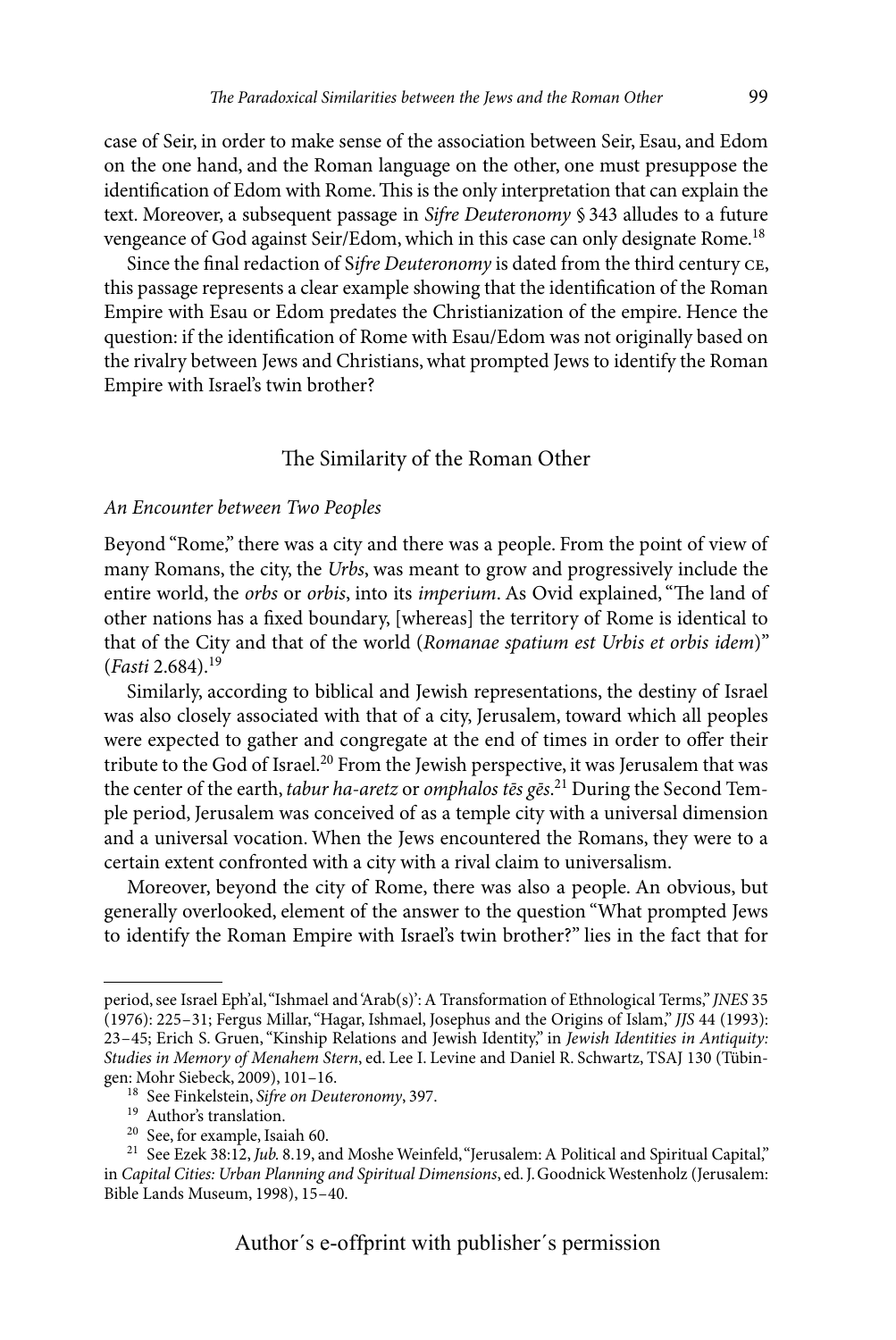Israel, the confrontation with Rome was originally a confrontation with another people, the *populus Romanus*. Israel had to face several empires in antiquity, but the Assyrian, Babylonian, Persian, and Macedonian Empires were those of kings. They did not belong to a people, nor was conquest carried out in the name of a people.

The fact that the Romans had no king impressed the author of the First Book of Maccabees, who, after describing Roman imperialism and Roman victories against their enemies at length, concluded with the words: "And in all this not even one of them has put on a crown nor have they wrapped themselves in purple so as to show their power by it" (1 Macc 8:14).<sup>22</sup>

Of course, the Roman rejection of a monarchy-like type of government ended with the founding of the Principate in 27 BCE and the growing importance and sacrality of the emperor and the imperial family during the centuries that followed. Yet the testimony of Augustus's *Res Gestae* indicates that the Roman people and the Senate remained very present in imperial discourse even after the end of the Republic and that the *princeps* presented his actions as subordinate to the will of the people and the Senate. At least one of the inscriptions on which the text of the *Res Gestae* is preserved opens as follows: "Below is a copy of the achievements of the deified Augustus, by which he made the world subject to the rule of the Roman people, and of the expenses which he incurred for the state and people of Rome, as inscribed upon two bronze columns which have been set up at Rome."23 In § 26.1 of *Res Gestae*, we also read: "I enlarged the boundaries of all provinces of the Roman people, which had as neighbors peoples that were not subject to our rule."<sup>24</sup> The close association between Augustus and the Roman people is apparent also in the statement at § 26.4 that "Cimbri and Charydes and Semnones and many other tribes of Germans sought through embassies my friendship and that of the Roman people."

Even after Augustus, as Clifford Ando aptly notes, "the notional sovereignty of the *populus Romanus* remained integral to imperial ideology and received expression in the continued holding of elections through the early third century."25 The references

<sup>&</sup>lt;sup>22</sup> Trans. George T. Zervos, NETS, 490.<br><sup>23</sup> Trans. Alison E. Cooley, *Res gestae divi Augusti: Text, Translation, and Commentary* (Cambridge: Cambridge University Press, 2009), 58. Cooley's translation is based on a composite text of both Latin and Greek versions, which takes into account the inscriptions from Ancyra, Pisidian Antioch, and Apollonia. For a detailed edition and French translation of the different versions of the *Res Gestae Divi Augusti*, see John Scheid, *Res Gestae Divi Augusti: Hauts faits du divin Auguste*

<sup>&</sup>lt;sup>24</sup> Cooley, *Res gestae divi Augusti*, 91. See also §§ 13, 27.1, 30.1–2, 32.2. As Andrew Erskine (*Roman Imperialism* [Edinburgh: Edinburgh University Press, 2010], 10) notes, "The most forceful expression of Roman power and the ideology of empire ... is surely the voice of the emperor Augustus himself as recorded in the inscription known as the *Res Gestae Divi Augusti*." On the double meaning of *imperium*, see J.S.Richardson, "Imperium Romanum: Empire and the Language of Power," *JRS* 81 (1991): 1-9.

<sup>&</sup>lt;sup>25</sup> Clifford Ando, *Imperial Ideology and Provincial Loyalty in the Roman Empire* (Berkeley: University of California Press, 2000), 28. Ando relies on the work of Jean Béranger published in collaboration with François Paschoud and Pierre Ducrey in *Principatus: Études de notions et d'histoire politiques dans l'Antiquité gréco-romaine*, Publications de la Faculté des Lettres de l'Université de Lausanne 20 (Genève: Droz, 1973), 209–42 and 261.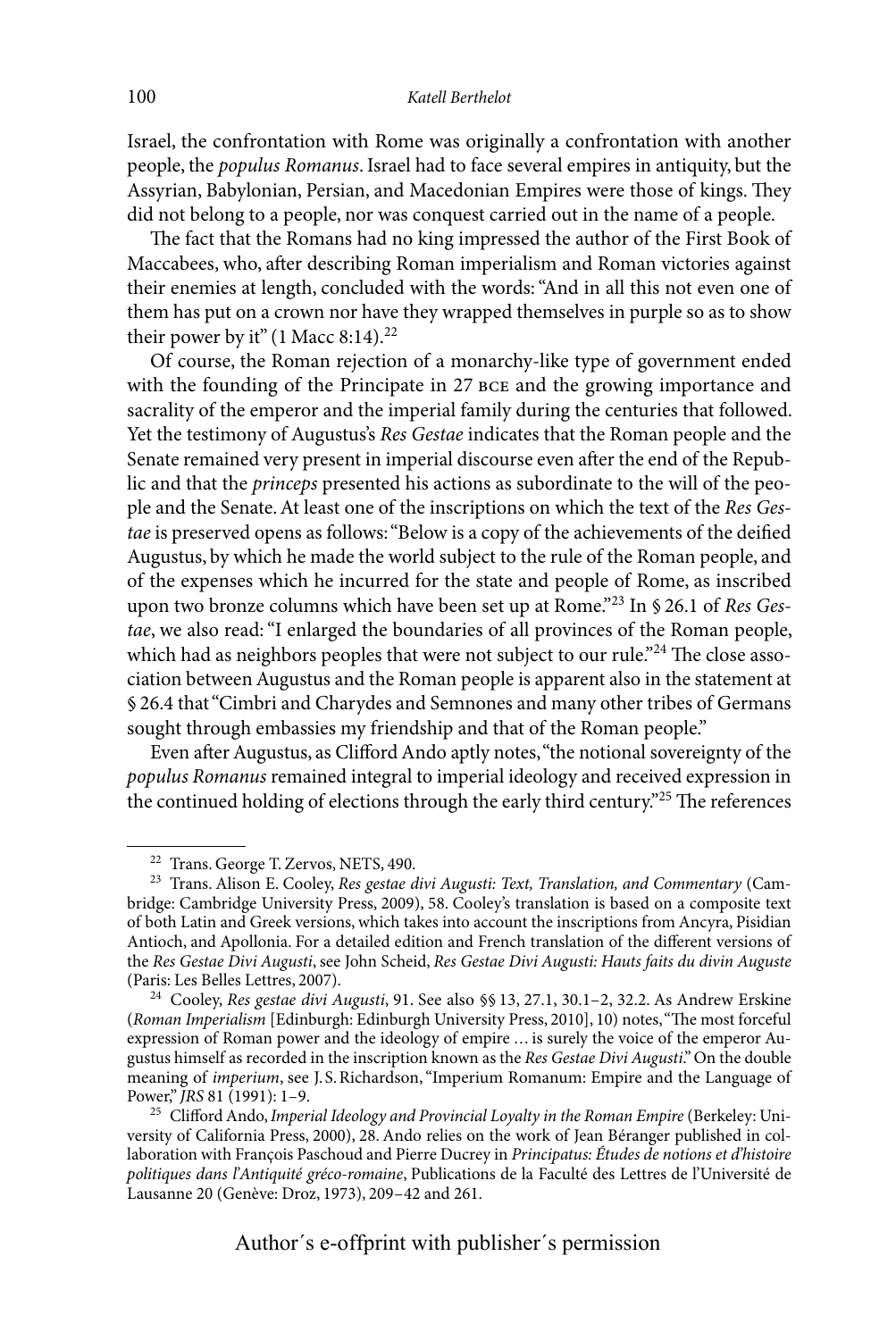to the Roman people in texts, inscriptions, or coins were not merely a rhetorical aspect of imperial discourse, but a truly ideological one.

As early as the first century bce, numismatic representations of the *Genius Populi Romani*, the personification of the Roman people, can be found that display him as a man seated on a curule chair, holding a sceptre and a globe, and crowned by Victoria, the personification or goddess of victory.<sup>26</sup> This is a very explicit iconographic representation of the Roman people's rule and domination over the world.<sup>27</sup> Similar representations of the *Genius* of the Roman people can be found on later imperial coins, as well as on provincial coinage from different cities in the empire.<sup>28</sup> Under Nero, for example, billon tetradrachms were minted in Alexandria with the inscription *dēmos Rōmaiōn*, the "people of the Romans" in Greek, on the reverse side, together with a representation of the *Genius* of the Roman people standing holding a sceptre and a cornucopia.<sup>29</sup> The coins offer just one example of how the dominion of the Roman people, implying their superiority, was proclaimed and represented visually on a great variety of objects and monuments.<sup>30</sup>

#### *A Rivalry of "Election" and "Vocation" between Israel and Rome*

Roman imperial ideology represented a challenge for Israel not merely because Rome stood for a people, but because of what could be perceived, from a Jewish perspective, as a rivalry between Rome and Israel over the issues of election and vocation. As Gerson Cohen has aptly described it: "Each considered itself divinely chosen and destined for a unique history. Each was obsessed with its glorious anti-

<sup>26</sup> See Michael H. Crawford, *Roman Republican Coinage*, 2 vols. (Cambridge: Cambridge University Press, 1974), 1:409, no.397, which consists of a denarius minted by P.Cornelius Lentulus Spinther in 74 bce. See also Crawford, no.393, for another clear iconographic association between the *Genius Populi Romani* and worldly domination.

It should be emphasized that the *Genius Populi Romani* became the focus of a cult as early as the end of the third century bce (as early as 218–217 bce, according to Livy 21.62.9). As J.Rufus Fears ("Ο ΔΗΜΟΣ Ο ΡΩΜΑΙΩΝ Genius Populi Romani: A Note on the Origin of Dea Roma," *Mnemosyne* 31 [1978]: 274–86, esp. 280–81, and 286 for the quotation) notes, "the concept of Genius Publicus-Genius Populi Romani provided a traditional context through which the Romans could absorb and propagate such a fundamental element in Hellenistic statecraft as the ruler cult;"

in other terms, the Roman people took the place of the Hellenistic king.<br><sup>27</sup> On the iconography of the *Genius* of the Roman people, as well as that of the Senate or the<br>emperor, see Hille Kunckel, *Der Römische Genius* (

<sup>&</sup>lt;sup>28</sup> Under Antoninus Pius, for instance, coins with the *Genius* of the Roman people standing and holding a sceptre and a cornucopia can be found (RIC III no.70, 71, 682, 683). Under the reign of Julian the Apostate from 361 to 363, one still finds a coin with the inscription *victoria Romanorum*, "the victory of the Romans," and the representation of Victory with VOT XX inscribed in two lines on a shield supported by a small winged Genius (RIC VIII no. 207).

<sup>&</sup>lt;sup>29</sup> See BMC Alexandria 19; RPC I nos. 5214, 5243. <sup>30</sup> The *Genius Populi Romani* was represented on reliefs of monuments, such as the Cancelleria reliefs, dating from the period of Domitian and Nerva. Moreover, the *Genius* was also found on precious objects such as cups; see for example, the Boscoreale silver cup representing the triumph of Tiberius, dated from the first half of the first century ce. See François Baratte, *Le trésor d'orfèvrerie romaine de Boscoreale* (Paris: Réunion des musées nationaux, 1986).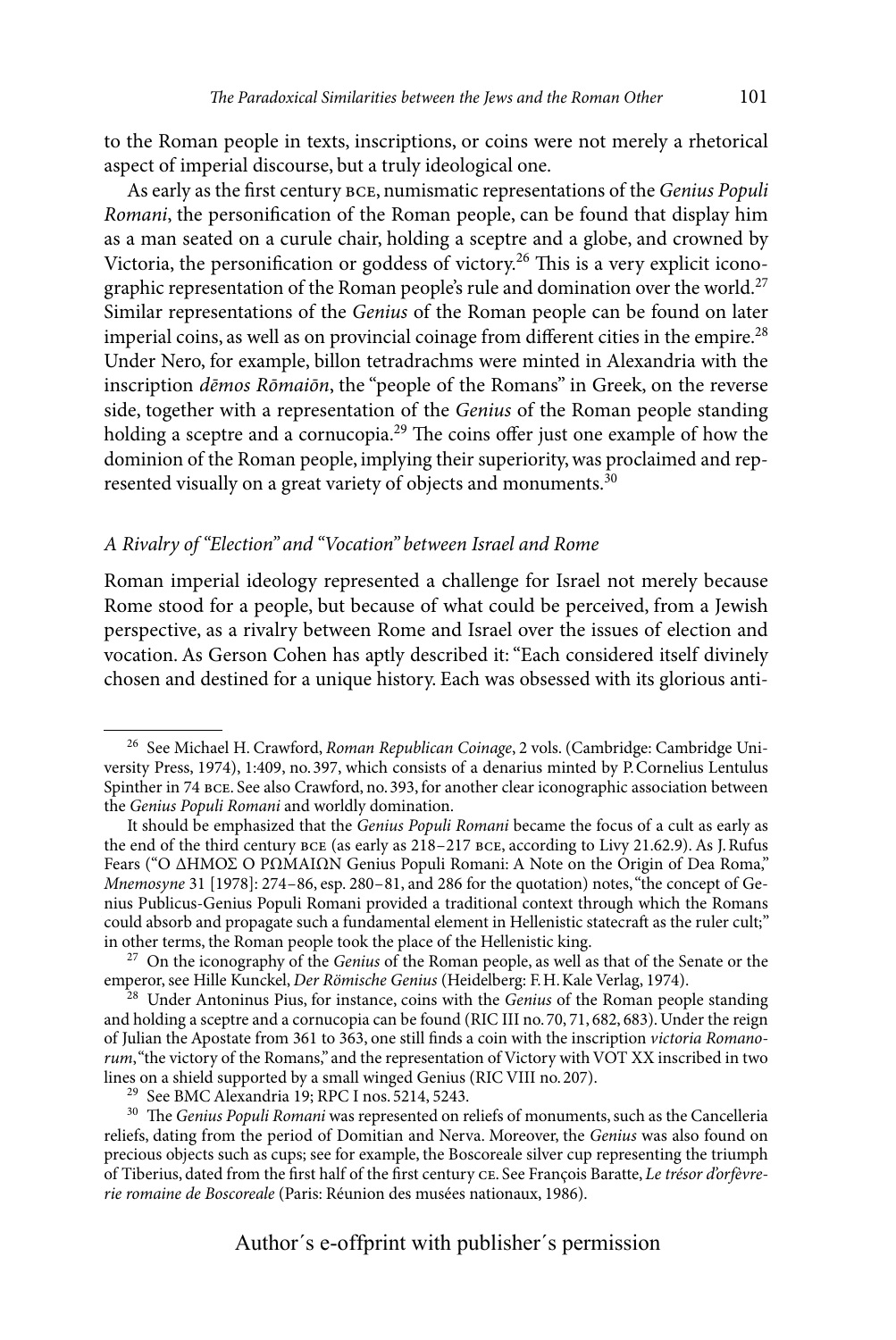quity. Each was convinced that heaven had selected it to rule the world. Neither could accept with equanimity any challenge to its claims."31

Both the Romans and the Jews had a clear sense of bearing a unique historical destiny that was the result of the will of the gods or of God. Beginning with the period of the Principate, Roman authors were particularly keen to emphasize the Romans' Trojan origins, proving that the gods had planned Rome a very long time in advance.32 As Moshe Weinfeld has argued, Aeneas's story shows similarities with Greek founding myths, but there are also striking parallels between Virgil's epic and the biblical narrative of Abraham.<sup>33</sup> Both Aeneas and Abraham are called upon to leave their fatherlands in order to receive a new land and give birth to a new people, which is fated ultimately to prevail over all others and rule the world.

Moreover, one of the main characteristics of both Aeneas and Abraham is their piety. Of course, Roman *pietas* – the fact that the Romans kept their obligations toward the gods and were scrupulous in performing religious rites – is not the equivalent of the Hebrew *hesed* or *yirat YHWH*.<sup>34</sup> However, Aeneas's exemplary *pietas*, which later came to characterize the Roman people as a whole, may to some extent be compared to the exemplary piety or obedience of Abraham, which made him a worthy partner of God's covenant, and was emulated by his descendants through the observance of the Torah.35 While a Greek writer like Polybius took note of the Romans' extraordinary piety but did not see in it the decisive factor in their victories against other nations, Roman authors firmly made such a connection.36 Roman *pietas* was regarded as the source of the gods' support for Roman imperialism. Horace, for example, makes the point very clear when he writes: "[O Roman,] It is because you hold yourselves inferior to the gods that you rule. For every beginning seek their approval; to them attribute its outcome."37 Cicero makes a similar point:

Who, once convinced that divinity does exist, can fail at the same time to be convinced that it is by its power that this great empire has been created, extended, and sustained? However good be our conceit of ourselves, conscript fathers, we have excelled neither Spain in population, nor Gaul in vigor, nor Carthage in versatility, nor Greece in art, nor indeed Italy and Latium itself in the innate sensibility characteristic of this land and its peoples; but in piety, in religion, and in that special wisdom which consists in the recognition of the truth that

<sup>31</sup> Cohen, "Esau as Symbol," 25. <sup>32</sup> See Virgil, *Aeneid* 1.278–279, 6.851–853, etc.; Tibullus, *Elegies* 2.5.39–2.5.62. The representation on coins of the *palladium*, a statue of Pallas, whose preservation was believed to ensure the safety of Troy, played a similar function, since it symbolized the Trojan origins of the Romans.

<sup>&</sup>lt;sup>33</sup> See Moshe Weinfeld, *The Promise of the Land: The Inheritance of the Land of Canaan by the Israelites* (Berkeley: University of California Press, 1993), 2-22.

<sup>&</sup>lt;sup>34</sup> In Isa 11:2 and 33:6, the expression *yirat YHWH* ("fear of God") is translated by *eusebeia*, the Greek term for piety.

<sup>&</sup>lt;sup>35</sup> On Roman piety, see Pierre Boyancé, "Les Romains, peuple de la Fides," Bulletin de l'Asso*ciation Guillaume Budé* 23 (1964): 419–35 (see 419 in particular); on Romans' scrupulous care for religious rites, see John Scheid, *Quand faire, c'est croire: les rites sacrificiels des Romains* (Paris:

<sup>&</sup>lt;sup>36</sup> See Polybius, *Histories* 6.56.<br><sup>37</sup> Odes 3.6.5–6, trans. Niall Rudd, LCL, 163.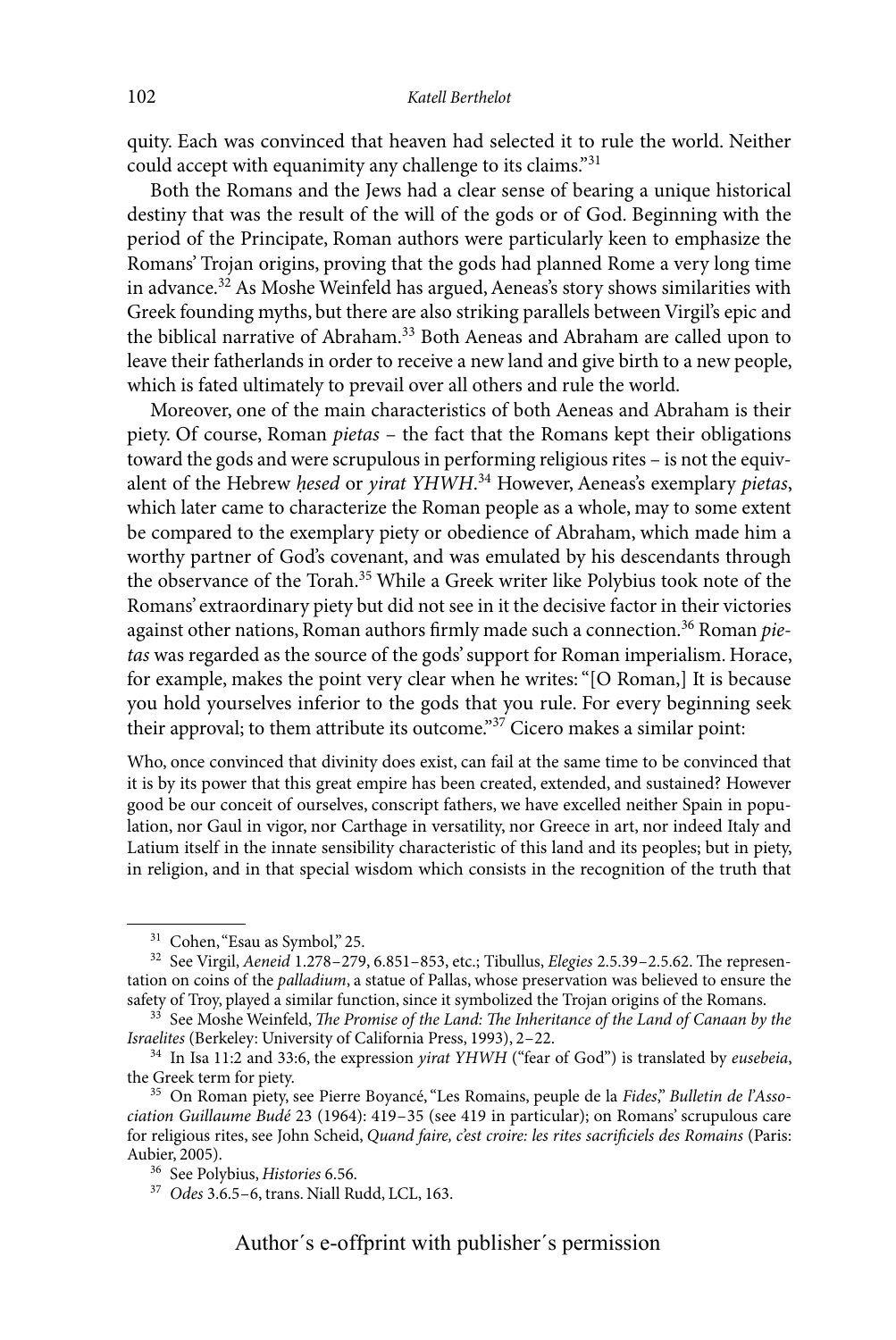the world is swayed and directed by divine disposal, we have excelled every race and every nation.38

According to Cicero, the Romans excelled not only in fulfilling their obligations toward the gods and in performing religious rites, but also in understanding Providence's designs. From a Roman perspective, these designs clearly favored Rome, which had been granted a worldly dominion by the gods themselves!<sup>39</sup>

However, from a Jewish perspective, the repeated affirmations that the Romans excelled in piety and had been granted a universal empire by divine providence amounted to claims that competed with their belief in the election of Israel, the truly pious people, chosen by the only true God, whose designs the Jews understood better than did the idolaters. Hence, Josephus, for example, insists on presenting the Jews as particularly pious. In *Against Apion* 1.60, he writes: "above all we take pride in raising children, and make keeping the laws and preserving the traditional piety that accords with them the most essential task of our whole life."40 As John Barclay comments, "The preservation of tradition parallels Roman conservatism in relation to *mos maiorum*, but Josephus' superlatives (the 'most essential' task of our 'whole' life) suggest a Judean superiority in this regard."<sup>41</sup> The comparison with the Romans is implicit but highly probable in Josephus's context. Finally, as far as the understanding of Providence's designs is concerned, it is well known that Josephus claimed a special expertise in this respect, and even suggested a certain resemblance between himself and the prophet Jeremiah.<sup>42</sup> More generally, from Josephus's perspective, biblical prophecy showed that Israel, or at least the priests versed in Jewish scriptures, had been granted by God a special knowledge of his designs. However, after the defeat against Rome, and the rebels' erroneous interpretation of certain heavenly signs reported at length by Josephus himself, it was difficult for him to argue that the Jews excelled in understanding God's plans.<sup>43</sup>

This rivalry of election between Israel and Rome – a rivalry in the Jews' perspective, rather than in that of the Romans – went hand in hand with a rivalry of vocation or mission. From at least the period of the Principate onward, Rome was presented as a power that brought peace and order to the world, and in the Romans' perspective this order was predicated on law and not on military force alone. The

<sup>38</sup> *De haruspicum responsis* 19, trans. N.H.Watts, LCL, 339–341 (very slightly modified): *sed pietate ac religione atque hac una sapientia, quod deorum numine omnia regi gubernarique perspex-*

<sup>&</sup>lt;sup>39</sup> On the iconographic manifestations in urban space of the idea that Providence was supporting the Romans, see Paul Zanker, *The Power of Images in the Age of Augustus*, trans. Alan Shapiro

<sup>(</sup>Ann Arbor: University of Michigan Press, 1988), 203.<br><sup>40</sup> *Flavius Josephus, Against Apion: Translation and Commentary*, trans. John M.G. Barclay,<br>FJTC 10 (Leiden: Brill, 2007), 43. See also *Against Apion* 1.212, 2.146,

FJTC 10 (Leiden: Brill, 2007), 43. See also *Against Apion* 1.212, 2.146, 170–171, 181, 291, etc. <sup>41</sup> Ibid., 43. <sup>42</sup> See Shaye J.D. Cohen, "Josephus, Jeremiah, and Polybius," *History and Theory* 21 (1982): 366–81.

<sup>43</sup> See Josephus, *War* 6.288–315 for examples of signs that were given but misinterpreted by most of the Jews.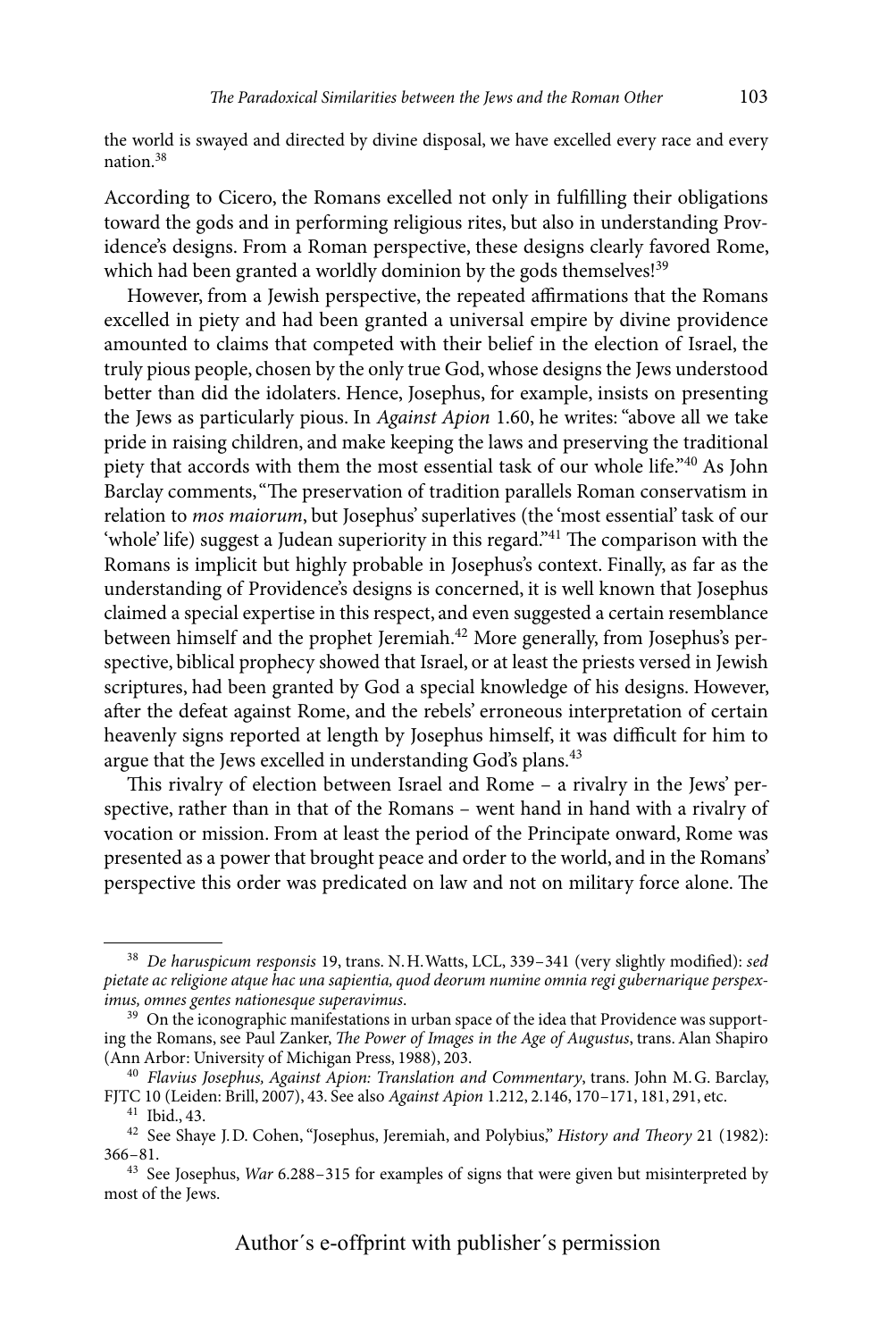#### 104 *Katell Berthelot*

passage in Virgil's *Aeneid* in which Anchises foretells to Aeneas the fate of the people to whom he will give birth ascribes this mission to the Romans:

Others, I doubt not, shall with softer mould beat out the breathing bronze, coax from the marble features to the life, plead cases with greater eloquence and with a pointer trace heaven's motions and predict the risings of the stars: you, Roman, be sure to rule the world (be these your arts), to establish law with peace, to spare the vanquished and to crush the proud.<sup>44</sup>

Some Jewish sources echo this Roman discourse, and do not reject it outright. In the *Legatio ad Gaium*, for example, Philo praises the peace that prevailed during Augustus's Principate:

This is he who not only loosed but broke the chains which had shackled and pressed so hard on the habitable world. This is he who exterminated wars both of the open kind and the covert which are brought about by the raids of brigands. This is he who cleared the sea of pirate ships and filled it with merchant vessels. This is he who reclaimed every state to liberty, who led disorder into order and brought gentle manners and harmony to all unsociable and brutish nations, who enlarged Hellas by many a new Hellas and hellenized the outside world in its most important regions, the guardian of the peace, who dispensed their dues to each and all, who did not hoard his favours but gave them to be common property, who kept nothing good and excellent hidden throughout his life.<sup>45</sup>

This passage has a clear rhetorical dimension: Augustus is described as a good emperor in order to contrast him with Caligula, the bad emperor who did not respect the rights of the Jews. Moreover, in this specific passage, Philo aims to discredit the Alexandrians by showing that they did not honor Augustus in the way they sought to honor Caligula, despite the former's superiority over the latter. Philo's assessment of Roman imperial power is complex, as I have shown elsewhere, and his praise of Augustus should not be taken entirely at face value.<sup>46</sup> Nonetheless, the fact remains that Philo mirrors some aspects of Roman imperial ideology and of pro-Roman Greek discourse.47

Similar echoes can be found in other first-century Jewish texts or early Christian texts quoting Jewish speakers. In the Book of Acts, for example, the high priest Ana-

<sup>44</sup> *Aeneid* 6.847–853, trans. H.Rushton Fairclough, rev. by G.P.Goold, LCL, 593 (slightly modified). Latin text: 847 *excudent alii spirantia mollius aera* / (*credo equidem*), *vivos ducent de marmore vultus,* / *orabunt causas melius, caelique meatus* / 850 *describent radio et surgentia sidera dicent:* / *tu regere imperio populos, Romane, memento* / (*hae tibi erunt artes*), *pacique imponere morem*, / 853

*parcere subiectis et debellare superbos.* <sup>45</sup> *Legatio* 146–147, trans. F.H.Colson, LCL, 75. <sup>46</sup> See Katell Berthelot, "Philo's Perception of the Roman Empire," *JSJ* 42 (2011): 166–87; eadem, "Philo on the Impermanence of Empires" (forthcoming). For a different perspective on this passage, see Maren Niehoff, *Philo on Jewish Identity and Culture*, TSAJ 86 (Tübingen: Mohr

<sup>&</sup>lt;sup>47</sup> In this particular passage, Philo uses *topoi* that were penned by Greek authors who praised Rome. His insistence on the Hellenization of barbarian countries and peoples in the context of empire, for example, is typically Greek and not Roman. Roman imperial discourse was about peace and order, not about Hellenization or civilization; see Hervé Inglebert, "Les processus de romanisation," in *Histoire de la civilisation romaine*, ed. Hervé Inglebert (Paris: Presses Universitaires de France, 2005), 421–49, at 438–40.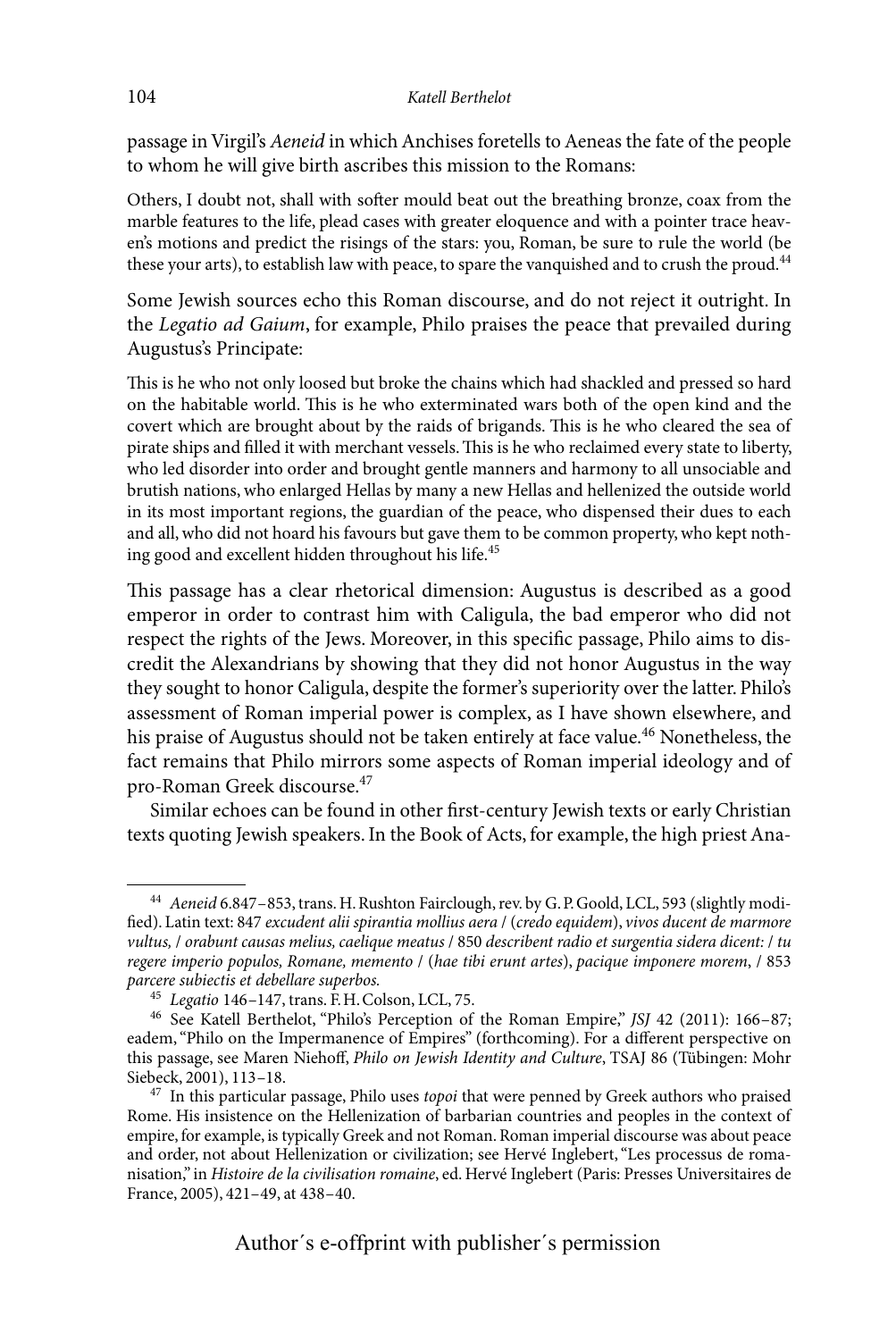nias and the elders are reported to have addressed the Roman governor, Felix, with the help of a spokesman named Tertullus, in the following terms: "Since through you we enjoy much peace, and since by your provision, most excellent Felix, reforms are introduced on behalf of this nation, in every way and everywhere we accept this with all gratitude" (Acts 24:2–3, trans. NRSV). The historical accuracy of the account is of course questionable, and in any case, the discourse may be dismissed as mere flattery or *captatio benevolentiae*, but the very fact that the high priest and the elders are described as speaking to the governor in such terms is significant.

Interestingly enough, some late rabbinic texts also reflect the discourse about the benefits of the *Pax Romana* and of the Roman legal order. In *Genesis Rabbah*, for example, in connection with Gen 1:31 ("And God saw everything that he had made, and behold, it was very good" [והנה טוב מאד]), the following opinion is attributed to Resh Laqish:

Resh Laqish says: *Behold, it was very good*: this is the kingdom of heaven. *And behold, it was very good*: this is the earthly kingdom. How is the earthly kingdom very good? How strange! Only because it exacts justice for the creatures [for human beings]. *I made the earth and created man*/*Adam*/*Edom upon it* (Isa 45:12).48

Resh Laqish seems to interpret the presence of the *waw* in והנה, the "and" in "And behold ...," as meaning that two things were declared very good: the kingdom of heaven and the earthly kingdom. The expression *malkhut ha-aretz*, literally, kingdom of the earth, can designate any worldly government, but in the context of the Palestinian rabbis, this kingdom was the Roman Empire. Moreover, the surprise expressed in the commentary at the possibility that the earthly kingdom might be considered good also corroborates the identification of the latter with Rome, rather than with a general and vague entity. In rabbinic literature, Rome was in fact frequently described as "the evil kingdom." If we understand *malkhut ha-aretz* as designating Rome in this context, then it is possible to consider that Resh Laqish's use of Isa 45:12 is not based on the reading *adam*, or human being, but rather, with a different vocalization, on the reading *Edom*, which designates Rome.<sup>49</sup> The verse may then be understood to mean that God created the Roman Empire and established its power over the nations of the earth. According to the midrash, the explanation for such a paradoxical divine decision lies in the fact that the Roman Empire "exacts justice for the creatures." In other terms, it establishes a proper legal order. This passage is exceptional in rabbinic literature and quite revealing.<sup>50</sup>

The problem with the Roman definition of Rome's mission of peace, law, and universal rule was that it displayed similarities with the mission ascribed to Israel in biblical and Jewish tradition, which states that all the nations are to be blessed in Abraham, and that through Israel the nations are called to discover God's law, to

<sup>&</sup>lt;sup>48</sup> Gen. Rab. 9.13 (author's translation, based on the Theodor-Albeck edition, 73–74).<br><sup>49</sup> See the commentary of Albeck in the Theodor-Albeck edition, 74.<br><sup>50</sup> As correctly noted by Clifford Ando, *Imperial Ideology*, 5 may be compared with *m. Avot* 3.2, which is also positive about the Roman order, but in a more minimalist way.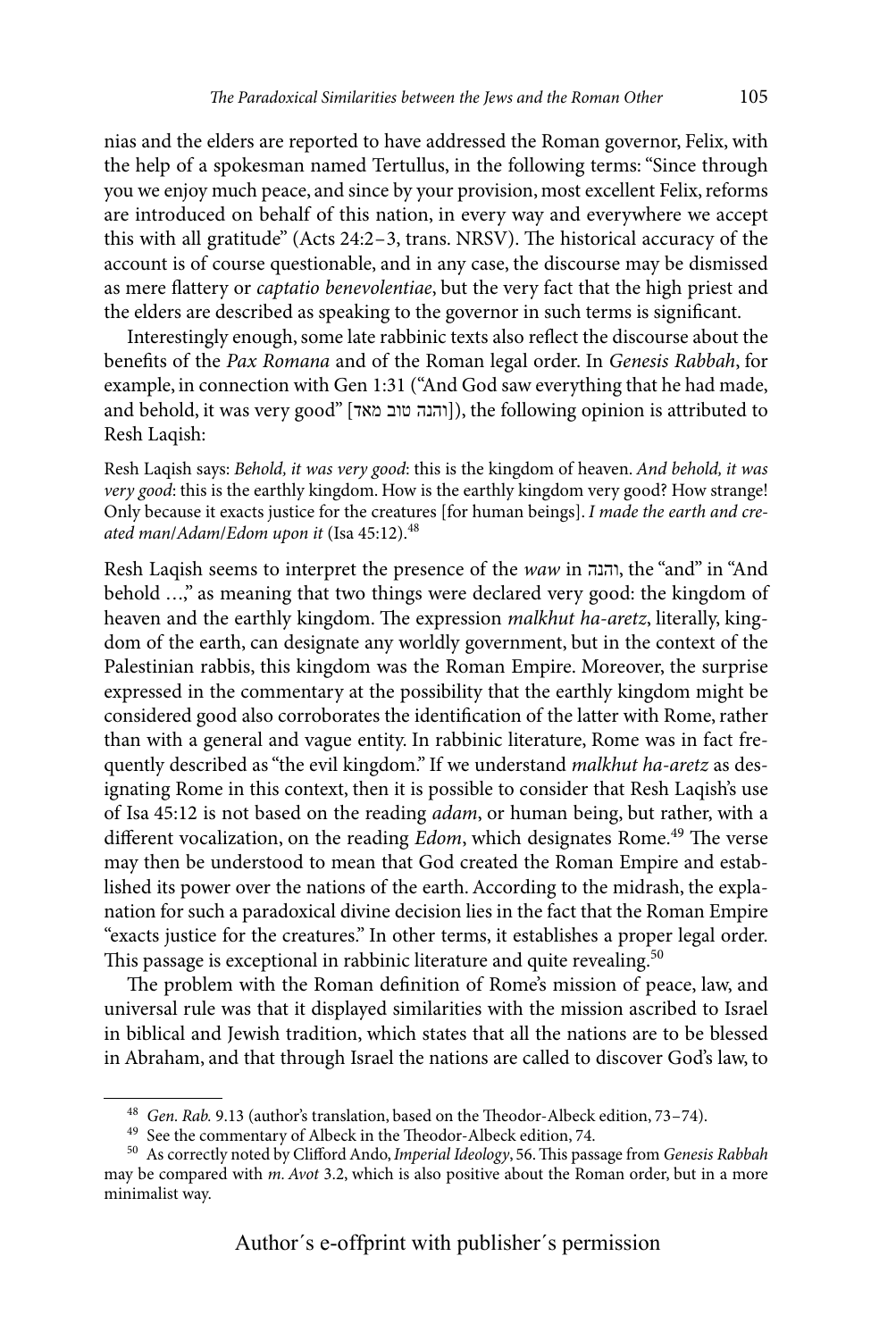#### 106 *Katell Berthelot*

submit to God and finally to live in peace with one another, possibly in the messianic age.51 The Book of Isaiah, for example, describes the eschatological peace resulting from universal recognition of the God of Israel. And even Philo, who rarely indulges in eschatological conjectures, expects Israel and its laws to be universally recognized at the end of days.52 From a Jewish perspective, the quasi-universal peace promised by Rome could sound like a claim to be fulfilling the covenant God had made with Israel. In other terms, by promoting a Roman messianic age, Rome could be perceived as taking the place of Israel.

#### Conflict, Military Victory and Substitution

With the violent clashes between the Romans and the Jews at the end of the first century and during the second century ce, the Roman claim of bringing peace to the world was to prove extremely bitter for the Jews. The three revolts that occurred in less than seventy years failed and led to national disasters, resulting in a deep despair.53 Beyond the heavy losses of Jewish lives, the destruction of the temple and of most of Jerusalem, I would like to point to an aspect of the defeats that deserves particular attention and that, in my view, contributed to the rabbinic perception of the Romans as rivals who threatened Israel's place and role in the world.

First, the Jewish defeat at the end of the first revolt led to the creation of the *fiscus Iudaicus* for the collection of a tax of two *denarii* to be paid every year by all Jews, men and women alike, apparently from the age of three until the age of 62

<sup>51</sup> See Gen 12:1–3; Isa 11:1–10; Isaiah 60; and Daniel 7. See also 4Q246 frag.1, col.ii, 1–9. <sup>52</sup> On Philo's eschatological or messianic expectations, see *De Praemiis et Poeniis*, esp. §§ 163–171; *QE* 2.76; Erwin R. Goodenough, *The Politics of Philo Judaeus: Practice and Theory* (New Haven: Yale University Press, 1938), 115–20; J.de Savignac, "Le messianisme de Philon d'Alexandrie," *NovT* 4 (1960): 319–24; Yehoshua Amir, "The Messianic Idea in Hellenistic Judaism," *Imm* 2 (1973): 58–60; Ray Barraclough, "Philo's Politics: Roman Rule and Hellenistic Judaism," *ANRW* 2.21.2:417–553, esp. 480–81; Peder Borgen, "There Shall Come Forth a Man: Reflections on Messianic Ideas in Philo," in *The Messiah: Developments in Earliest Judaism and Christianity*, ed. J.H.Charlesworth (Minneapolis: Fortress, 1992), 341–61; idem, *Philo of Alexandria: An Exegete for His Time*, NovTSup 86 (Leiden: Brill, 1997), 261–81; James M. Scott, "Philo and the Restoration of Israel," in *Society of Biblical Literature 1995 Seminar Papers*, ed. J.H.Lovering, SBLSPS 34 (Atlanta:

<sup>53</sup> See Gedalyahu Alon, *The Jews in Their Land in the Talmudic Age*, trans. and ed. Gershon Levi, 2 vols. (Jerusalem: Magnes, 1980), 2:648; Moshe David Herr, "Persecutions and Martyrdom in Hadrian's Days," *ScrHier* 23 (1972): 85–125; Schwartz, *Imperialism and Jewish Society*, 15, and Part 2, in which Schwartz aims "to provide a description of a society that disintegrated under the impact of an imperialism sharpened by the failure of the two Palestinian revolts" (103); Schremer, *Brothers Estranged*, Chapter 1, esp. 42–44. For an attempt to reconsider the impact of the defeat of 70 ce, see Jacob Neusner, *How Important Was the Destruction of the Second Temple in the Formation of Rabbinic Judaism?* (Lanham, MD: University Press of America, 2006); Daniel R. Schwartz and Zeev Weiss, in collaboration with Ruth A. Clements, eds., *Was 70 ce a Watershed in Jewish History? On Jews and Judaism before and after the Destruction of the Second Temple*, AJEC 78 (Leiden: Brill, 2012). According to Herr ("Persecutions and Martyrdom," 116), the failure of the Bar Kokhba revolt was even more devastating than the outcome of the first revolt.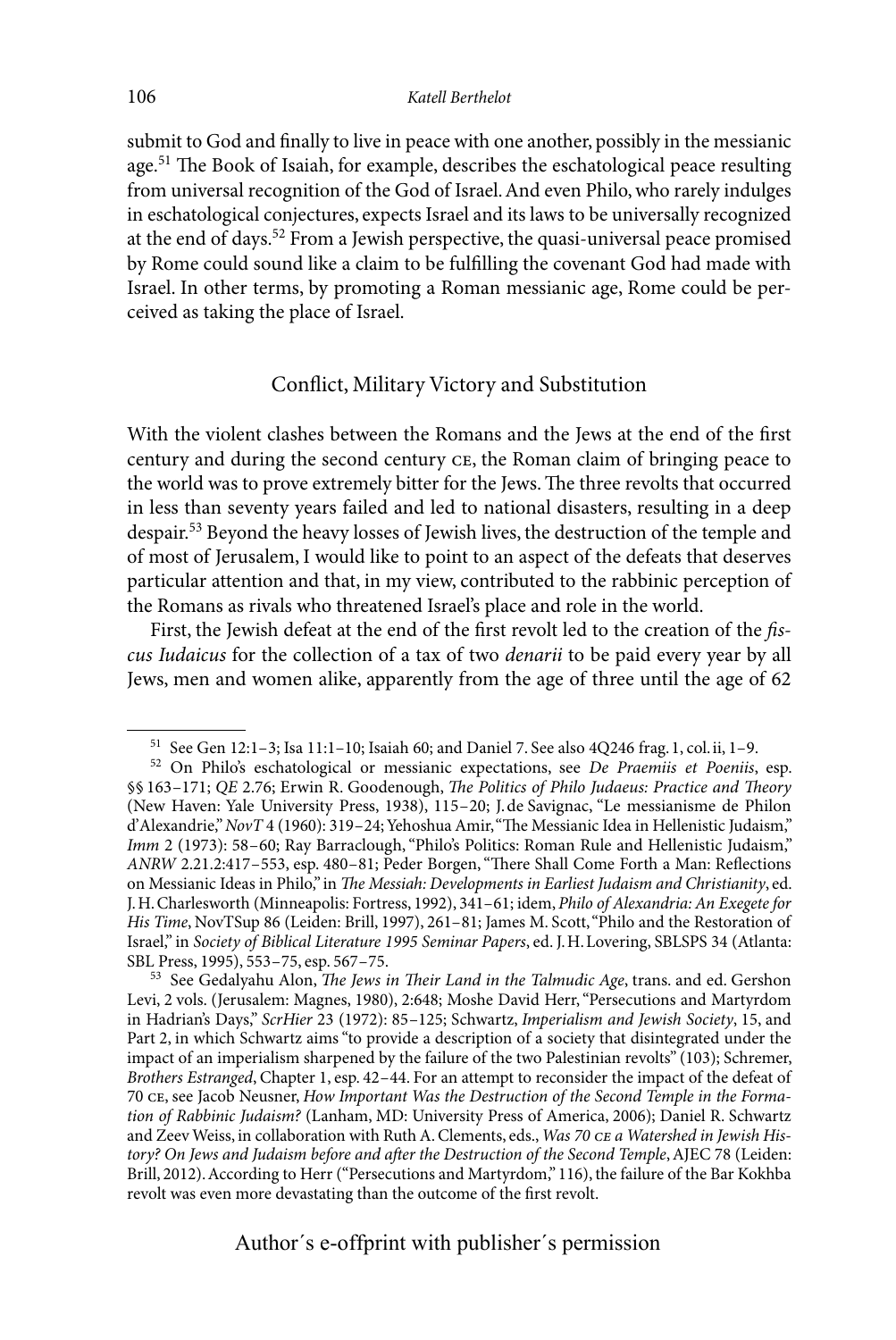for women, and perhaps even until death for men.54 According to Josephus (*War* 7.218), this tax replaced the tax of the half-shekel that used to be paid annually to the Jerusalem temple by Jewish men over the age of twenty. Moreover, part of the money gathered through the *fiscus Iudaicus* may have initially contributed to fund the rebuilding of the Capitoline temple of Jupiter in Rome, which had burnt down in 69 ce during the civil war between the pretenders to the throne.<sup>55</sup> The Capitoline temple thus replaced the Jerusalem temple as the beneficiary of the tax before the money was used for other purposes by the Roman state.<sup>56</sup>

Second, the founding of the Roman colony of Aelia Capitolina led to the replacement of the center of Jewish cultic life by a Roman city replete with pagan temples.<sup>57</sup> If the Capitoline temple to Jupiter was built on the Temple Mount, as many scholars argue, then the replacement of Israel's institutions and symbols by Roman ones was all the more striking.<sup>58</sup> The name of the colony, Aelia Capitolina, was in itself

<sup>54</sup> See *CPJ* 2:204–208, no.421, dated from 73 ce (Arsinoe papyrus). Apparently the tax was also due for slaves owned by Jews. On the Jewish tax, see E.Mary Smallwood, *The Jews under Roman Rule: From Pompey to Diocletian*, SJLA 20 (Leiden: Brill, 1976), 371–78; Martin Goodman, "Nerva, the *Fiscus Judaicus* and Jewish Identity," *JRS* 79 (1989): 40–44; idem, "The *Fiscus Iudaicu*s and Gentile Attitudes to Judaism in Flavian Rome," in *Flavius Josephus and Flavian Rome*, ed. Jonathan Edmondson, Steve Mason, and James Rives (Oxford: Oxford University Press, 2005), 167–77; Silvia Cappelletti, *The Jewish Community of Rome: From the Second Century b.c.e. to the Third Century c.e.*, JSJSup 113 (Leiden: Brill, 2006), 100–17 (or through 139 to include the discussion of Domitian's policy). Cappelletti (117) concludes: "The tax [...] assumed a political and ideological value that, in many Jews' view, overlooked the heavy economic burden."

<sup>55</sup> See Cassius Dio, *Roman History* 65.7.2. In *War* 7.218, Josephus writes that all Jews now bring to the Capitole what they had previously paid to the Jerusalem temple. However, Josephus's formulation is ambiguous; see Mason, *Josephus. Judean War 2*, FJTC 1B (Leiden: Brill, 2008), 170–71, n.1282. On the Jewish tax and the Capitoline temple, see Smallwood, *The Jews under Roman Rule*, 374–75; Marius Heemstra, *The Fiscus Judaicus and the Parting of the Ways*, WUNT 2/277 (Tübingen: Mohr Siebeck, 2010), 10; Christopher B. Zeichmann, "Martial and the *fiscus Iudaicus* Once More," *JSP* 25 (2015): 111–17 (with arguments supporting the understanding that the Capitole in Josephus's account refers to the Capitoline temple).

<sup>&</sup>lt;sup>56</sup> According to Origen, *Ep. ad Africanum* 20 (14), the Jewish tax was still in force in the middle of the third century ce, and its abolition may have occurred only in the fourth century, during the

<sup>&</sup>lt;sup>57</sup> On the cults in Aelia Capitolina, see Nicole Belayche, *Iudaea-Palaestina: The Pagan Cults in Roman Palestine (Second to Fourth Century)* (Tübingen: Mohr Siebeck, 2001).

<sup>&</sup>lt;sup>58</sup> Not all scholars agree on the Capitoline temple's location, however. Some of them claim that it stood where the Church of the Holy Sepulchre would later be built. Cassius Dio, *Roman History* 69.12.1–2 (transmitted through a late Byzantine author), is the only author who explicitly locates the Capitoline temple on the Temple Mount at the place where the Jewish temple stood. Among authors who favor locating the Capitoline temple on the Temple Mount but not necessarily at the place where the Jewish temple stood, see Amos Kloner, "The Dating of the Southern Decumanus of Aelia Capitolina and Wilson's Arch," in *New Studies on Jerusalem (Ingeborg Rennert Center for Jerusalem Studies)*, ed. E.Baruch, Z.Greenhut, and A.Faust (Ramat-Gan: Bar-Ilan University, 2006), 2:239–47 (in Hebrew); Hillel Newman, "The Temple Mount of Jerusalem and the Capitolium of Aelia Capitolina," in *Knowledge and Wisdom: Archaeological and Historical Essays in Honour of Leah Di Segni*, ed. Giovanni C. Bottini, L.Daniel Chrupcała and Joseph Patrich (Milano: Edizioni terra santa, 2014), 35–42. For the opposing view holding that the Capitoline temple was built in the higher part of the city near the Golgotha, see in particular Nicole Belayche, "Du Mont du Temple au Golgotha: le Capitole de la colonie d'Aelia Capitolina," *RHR* 214 (1997): 387–413.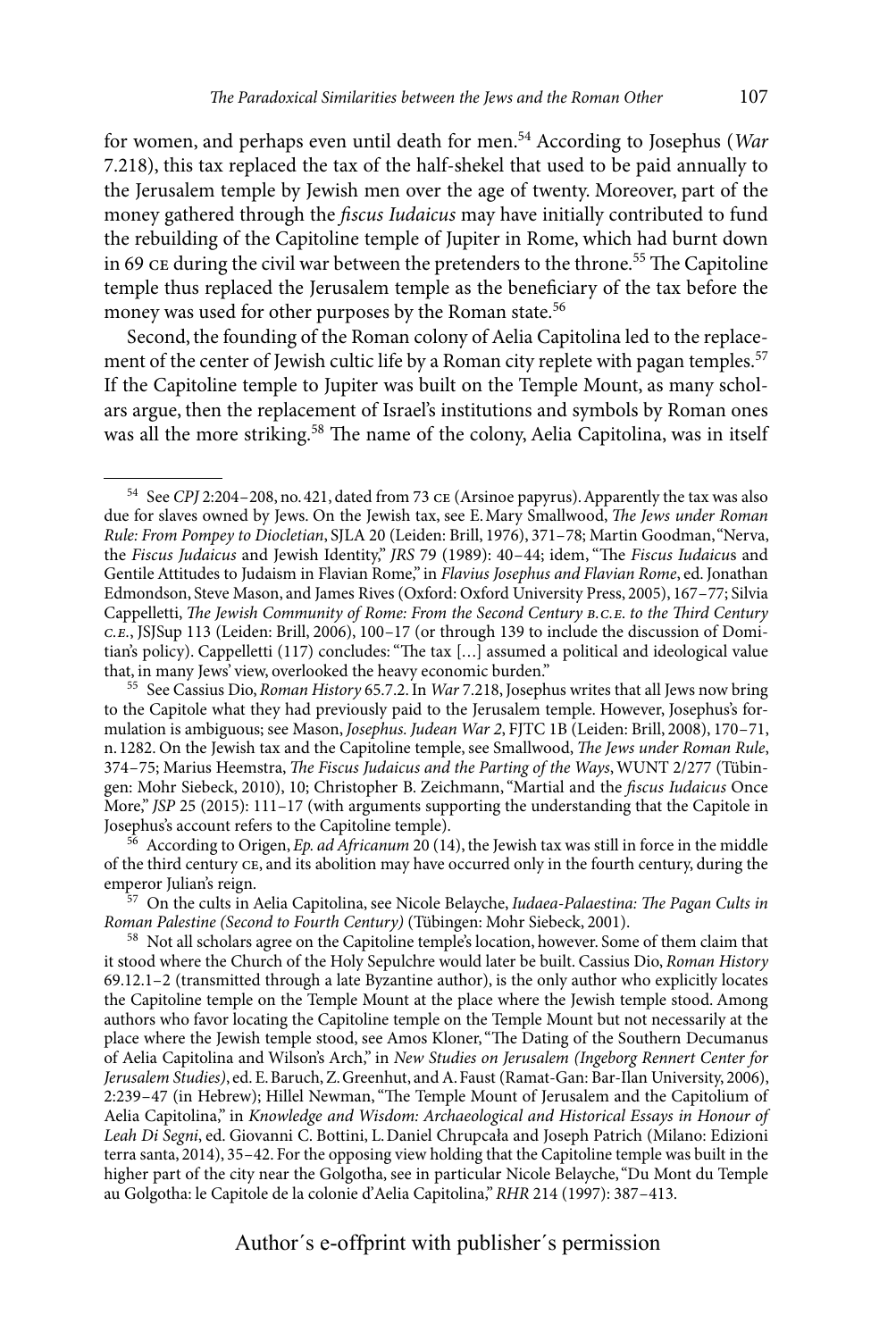a reminder that Jerusalem was no more and had been supplanted by a city reproducing Roman institutions and cult places. As a result, the Roman victories over the Jews meant not only death, slavery, and increased taxes, but also the replacement of Jewish norms, institutions, and buildings by Roman ones and the substitution of Rome for Israel in the very heart of Israel's cultic life, Zion-Jerusalem.

These defeats at the hands of Rome must have been resented all the more bitterly by the Jews as they occurred during a period of expansion and stabilization of the empire, characterized by considerable economic and urban development and the creation of new provinces, such as *Germania inferior* and *superior* under Domitian, *Pannonia inferior* and *superior* in 105, Arabia in 106, Dacia in 107, replaced by three Dacian provinces in 129, Mesopotamia briefly in 115, etc. The second century ce is in fact often described as a golden century, a period of peace and prosperity under the Antonine dynasty. A certain optimism prevailed, the empire seemed unshakable and discourses about the eternity of Rome and Roman rule abounded. As a matter of fact, the idea of the eternity of Roman rule dates back to the period of the Principate. In a well-known passage of the *Aeneid*, Jupiter promises Venus that the descendants of Aeneas, the Romans, will rule over an "endless empire" (*imperium sine fine*).59 From the reign of Vespasian onward, the imperial coinage repeatedly proclaimed the message of Rome's eternity to the empire's inhabitants, either by an explicit inscription or through the representation of Aeternitas, and provincials occasionally reproduced this discourse too.<sup>60</sup> Thus, numerous pro-Roman Greek authors, from Dionysus of Halicarnassus to Aelius Aristides, claimed that the Roman Empire distinguished itself from all previous empires in terms of both geographical expanse and duration.<sup>61</sup> Such discourses raised the question of whether Israel had been displaced by Rome not only from a spatial point of view, but also from a temporal one, the Romans having become the truly chosen and eternal people instead of Israel.<sup>62</sup>

<sup>59</sup> Virgil, *Aeneid* 1.278–279. On the *aeterna urbs*, see, for example, Ovid, *Fasti* 3.71–72; Tibullus,

*Elegies* 2.5.23; Livy, *History of Rome* 5.7.8. <sup>60</sup> On coins, for example, the expressions *Roma perpetua*, *Roma aeterna*, *aeternitas imperii*, or simply *aeternitas* can be found. See Harold Mattingly, *Coins of the Roman Empire in the British Museum. II. Vespasian to Domitian* (London: Oxford University Press, 1930), 86, nos.423–24; RIC II (2007), 839, BMC 272–74 (Vespasian); RIC II, 218–20 (Titus); RIC II, 38, 48, 81, 263, 265, 597 (Hadrian); RIC III, 621–23, 664, 1051 (Antoninus Pius); etc. The reference to the eternity of Rome or of the empire is particularly frequent on coins minted during the reigns of Hadrian and Antoninus Pius, and then under those of Septimius Severus and his sons. Provincial echoes of the idea of Rome's eternity may be found in literary sources (see following footnote), in inscriptions and on provincial coinage. See, for example, the inscription from Cyprus published by Terence Bruce Mitford ("A Cypriot Oath of Allegiance to Tiberius," *JRS* 50 [1960]: 75–79), which mentions

*tēn aenaon Rōmēn*. <sup>61</sup> Dionysus of Halicarnassus, *Roman Antiquities* 1.2.1 and 1.3.3–5; Appian, *Roman History*, § <sup>8</sup>

<sup>&</sup>lt;sup>62</sup> A certain anxiety about the duration of the Roman Empire is perceptible in the famous passage from the midrash *Lev. Rab.* 29.2 that interprets Jacob's vision of the ladder and the angels ascending and descending (Gen 28:12) in terms of empires that have oppressed Israel, but have then fallen. In the midrash, Jacob asks about the angel representing the Prince of Edom (Rome): "Is it possible that this one will never be brought down?" On Jews who embraced the idea that God